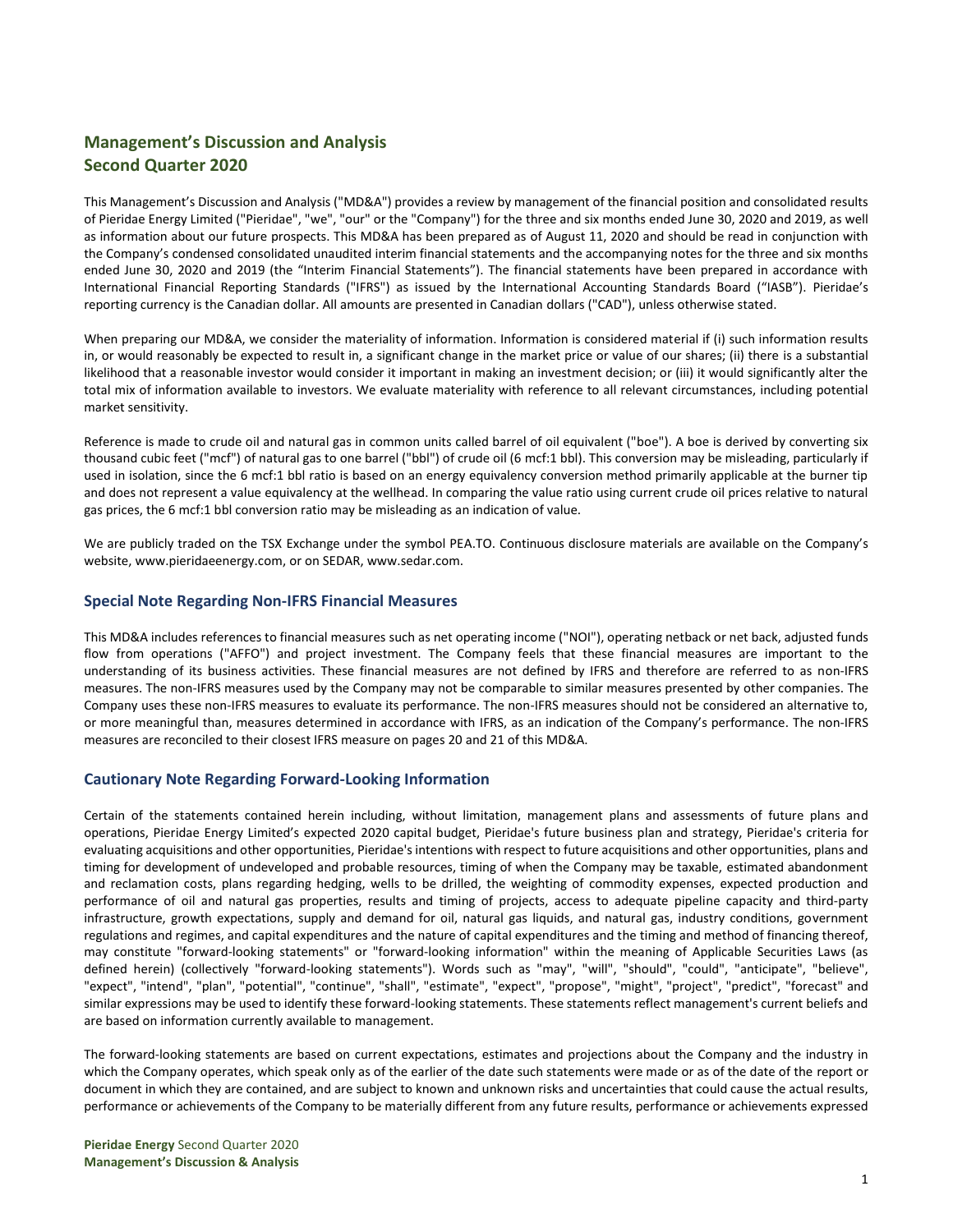or implied by such forward-looking statements. Such risks and uncertainties include, among others: general economic and business conditions (including as a result of demand and supply effects resulting from the COVID-19 virus pandemic and the actions of OPEC and non-OPEC countries) which will, among other things, impact demand for and market prices of the Company's products; volatility of and assumptions regarding crude oil, natural gas and natural gas liquids ("NGL") prices.

Forward-looking statements involve significant risk and uncertainties. A number of factors could cause actual results to differ materially from the results discussed in the forward-looking statements including, but not limited to, risks associated with oil and gas exploration, development, exploitation, production, marketing and transportation, loss of markets, volatility of commodity prices, currency fluctuations, imprecision of resources estimates, environmental risks, competition from other producers, incorrect assessment of the value of acquisitions, failure to realize the anticipated benefits of acquisitions, delays resulting from or inability to obtain required regulatory approvals and ability to access sufficient capital from internal and external sources and the risk factors outlined under "Risk Factors" and elsewhere herein. The recovery and resource estimates of Pieridae's reserves provided herein are estimates only and there is no guarantee that the estimated resources will be recovered. As a consequence, actual results may differ materially from those anticipated in the forward-looking statements.

Forward-looking statements are based on a number of factors and assumptions which have been used to develop such forward-looking statements, but which may prove to be incorrect. Although Pieridae believes that the expectations reflected in such forward-looking statements are reasonable, undue reliance should not be placed on forward-looking statements because Pieridae can give no assurance that such expectations will prove to be correct. In addition to other factors and assumptions which may be identified in this document, assumptions have been made regarding, among other things: the impact of increasing competition; the general stability of the economic and political environment in which Pieridae operates; the timely receipt of any required regulatory approvals; the ability of Pieridae to obtain qualified staff, equipment and services in a timely and cost efficient manner; the ability of the operator of the projects which Pieridae has an interest in, to operate the field in a safe, efficient and effective manner; the ability of Pieridae to obtain financing on acceptable terms; the ability to replace and expand oil and natural gas resources through acquisition, development and exploration; the timing and costs of pipeline, storage and facility construction and expansion and the ability of Pieridae to secure adequate product transportation; future oil and natural gas prices; currency, exchange and interest rates; the regulatory framework regarding royalties, taxes and environmental matters in the jurisdictions in which Pieridae operates; timing and amount of capital expenditures, future sources of funding, production levels, weather conditions, success of exploration and development activities, access to gathering, processing and pipeline systems, advancing technologies, and the ability of Pieridae to successfully market its oil and natural gas products.

Readers are cautioned that the foregoing list of factors is not exhaustive. Additional information on these and other factors that could affect Pieridae's operations and financial results are included in reports on file with Canadian securities regulatory authorities and may be accessed through the SEDAR website (www.sedar.com), and at Pieridae's website (www.pieridaeenergy.com). Although the forwardlooking statements contained herein are based upon what management believes to be reasonable assumptions, management cannot assure that actual results will be consistent with these forward-looking statements. Investors should not place undue reliance on forwardlooking statements. These forward-looking statements are made as of the date hereof and Pieridae assumes no obligation to update or review them to reflect new events or circumstances except as required by Applicable Securities Laws.

Forward-looking statements contained herein concerning the oil and gas industry and Pieridae's general expectations concerning this industry are based on estimates prepared by management using data from publicly available industry sources as well as from reserve reports, market research and industry analysis and on assumptions based on data and knowledge of this industry which Pieridae believes to be reasonable. However, this data is inherently imprecise, although generally indicative of relative market positions, market shares and performance characteristics. While Pieridae is not aware of any misstatements regarding any industry data presented herein, the industry involves risks and uncertainties and is subject to change based on various factors.

## **Definitions and Abbreviations**

| Bcf | <b>Billion cubic feet</b>   | Mmcl         | Million cubic feet            |
|-----|-----------------------------|--------------|-------------------------------|
| Bcm | <b>Billion cubic metres</b> | <b>MMBtu</b> | Million British thermal units |
| G.  | Gigajoules                  | <b>USD</b>   | <b>United States Dollars</b>  |

## **Objectives and Strategy**

Pieridae is focused on becoming the first Canadian owned liquified natural gas ("LNG") producer that integrates (a) upstream activities consisting primarily of the acquisition and development of natural gas resource properties situated primarily in Alberta, the extraction of natural gas and other commodities from those properties and the initial processing of the natural gas in or near the field (the "Upstream Segment") and (b) midstream activities consisting primarily on the delivery of natural gas by pipeline to the site of the proposed Goldboro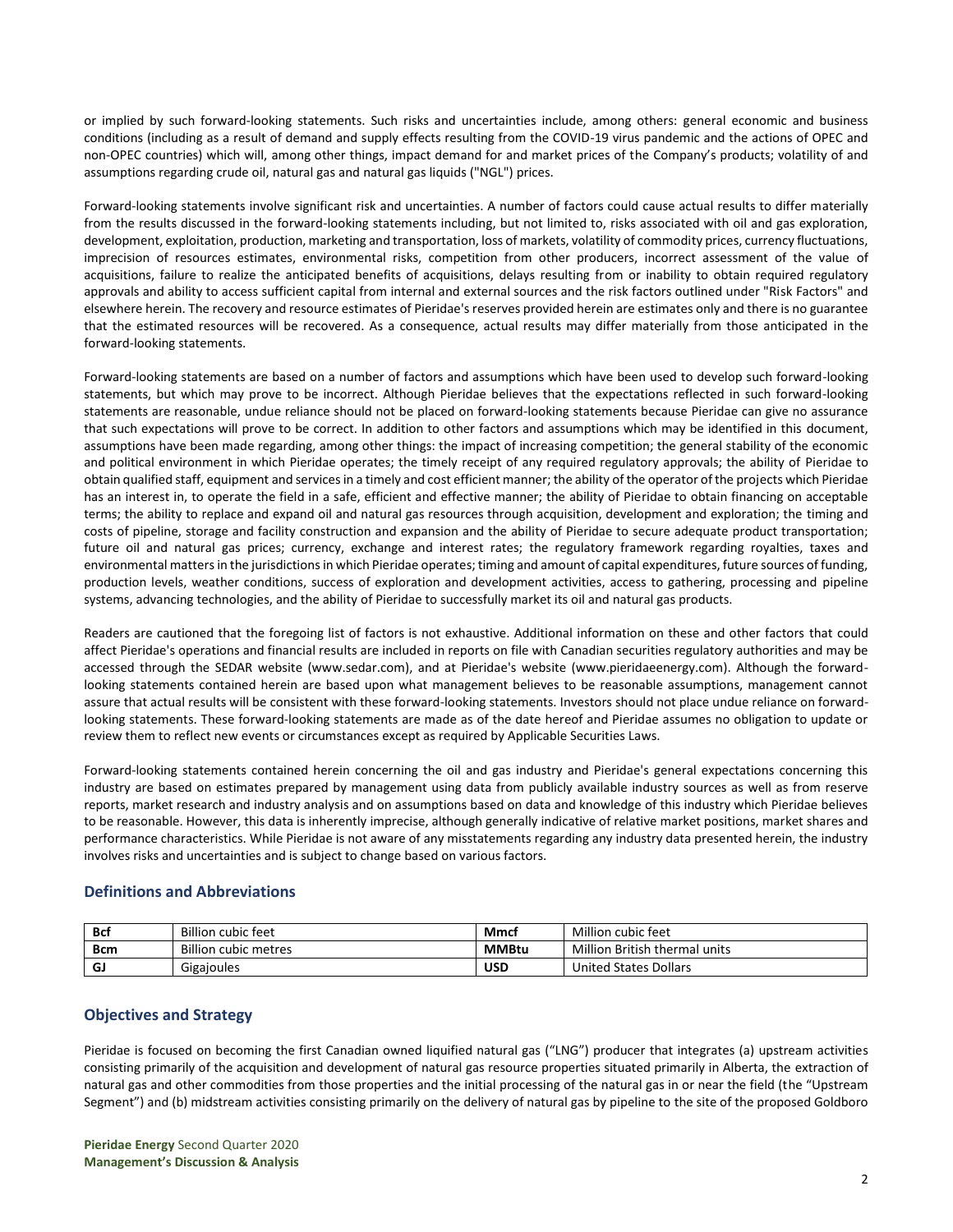LNG Facility (as described below) where it is further processed and liquefied to produce LNG for sale to customers for export to international markets and to specific markets in North America (the "LNG Segment" and together with the Upstream Segment, the "Goldboro LNG Project").

The Company's fundamental strategy is to acquire under-valued natural gas reserves (primarily in Alberta) which can be developed for the purpose of supplying natural gas to the proposed Goldboro LNG Facility (the "Goldboro LNG Facility" or the "Facility"), to construct the Facility and develop the natural gas reserves with low cost project financing (which is supported to a substantial degree by government guarantees) and to operate the Facility to produce high-valued LNG for sale in international markets.

The Company intends to construct its Goldboro LNG Facility near the community of Goldboro situated in the municipality of the district of Guysborough on the North Eastern coast of Nova Scotia. The Facility will be constructed in phases and will include (a) two trains ("Train One" and "Train Two", respectively), each with the capacity to produce approximately 4.8 million tonnes of LNG annually, (b) a power plant which will generate the electricity required to operate the Facility, (c) two LNG storage tanks and (d) marine structures and a jetty which will be equipped to accommodate concurrently two LNG vessels, each with a cargo capacity of up to 250,000 m<sup>3</sup> of LNG.

The Company takes a long-term approach to growth and investments in order to mirror the long-term nature of the infrastructure, and to focus on creating long-term shareholder value. Operational discipline, safe, effective and efficient operations, community outreach, and cost control are fundamental to the Company. By consistently managing costs, and continuing to integrate Environmental, Social and Governance ("ESG") considerations into our business plan, the Company believes it will achieve its long-term objectives. Opportunities to further integrate ESG considerations into our corporate strategy are being sought, and a plan is in place to ensure ESG risks and opportunities are addressed throughout the project lifecycle. Strategic, accretive acquisitions are a key component of the Company's strategy. The Company has selectively acquired properties generating future cash flows and aligning with its long-term objective. The Company may also selectively purchase other resource owners' gas or provide LNG processing services to the extent there is spare capacity at the Facility.

## **Second Quarter 2020 Operational and Financial Highlights**

### **Second Full Quarter of Production from the Combined Ikkuma and South Foothills Assets**

Pieridae's upstream assets, including those acquired from Shell Canada Energy ("Shell") in October 2019 (the "South Foothills Assets") continued to perform well during the second quarter. Production during the quarter averaged 43,791 boe/day, which is as planned and 6.2% higher than the previous quarter, reflecting strong reliability and the successful integration of the South Foothills Asset into Pieridae. The Company's continued focus on safety was evidenced by no lost time incidents ("LTIs") recorded, and total reportable injury frequency ("TRIF") of 0.18 during the year to date. Revenue (net of royalties) was \$68.6 million during the quarter, including NGL and Condensate revenue of \$16.9 million, as well as third party processing fees of \$6.9 million. In response to an extremely challenging macroeconomic quarter, Pieridae responded strongly by monetizing certain hedge positions, limiting non-essential capital and operating expenditures, and taking active steps to reduce administrative costs, while continuing to support safe and reliable asset operations.

On a year-to-date basis, Pieridae generated positive cash flows from operations of \$4.4 million, NOI of \$38.5 million and AFFO of \$25.1 million, reflecting the combined potential of Pieridae's asset base. During the six months ended June 30, 2020, NOI increased by \$35.3 million or 1,093% when compared to the same period in 2019 due to accretive production and enhanced revenue mix from the acquisition of the South Foothills Asset. Similarly, on a year-to-date basis, AFFO improved from a deficit of \$6.2 million to positive \$25.1 million. The transformational growth and accretive cashflows acquired from the South Foothills Assets continue to provide Pieridae the liquidity it needs to operate the assets and to further de-risk the development work required for the Goldboro LNG Project

During the current quarter, revenue net of royalties decreased by \$5.4 million or 7% as compared to the previous quarter due to pressure from the global pandemic on markets and commodity prices. As part of the Company's continued hedging strategy, the pressure on realized prices was mitigated through monetization of certain commodity forward contracts, resulting in a realized gain of \$8.2 million during the quarter, for a total of \$12.7 million on a year-to-date basis.

### **Management's Response to the COVID-19 Pandemic**

The impact from the COVID-19 pandemic began to show early signs of recovery in the latter part of the quarter due to the easing of restrictions imposed by governments in order to limit the spread of the pandemic, and commitment by OPEC and non-OPEC countries to reduce production levels. Although markets are gradually recovering, commodity price volatility continues to exist which may lead to adverse changes in the Company's cashflows and working capital levels, operating results and financial position. The Company continues to have a strong hedging program in place to insulate itself from volatile commodity prices, which has proven successful at providing a degree of pricing certainty and revenue stability during these uncertain and challenging times. As announced in the previous quarter, Pieridae has committed to a 20% reduction to Board of Directors and CEO compensation and has taken further steps to reduce administrative costs including temporarily reducing salaries and other discretionary spending.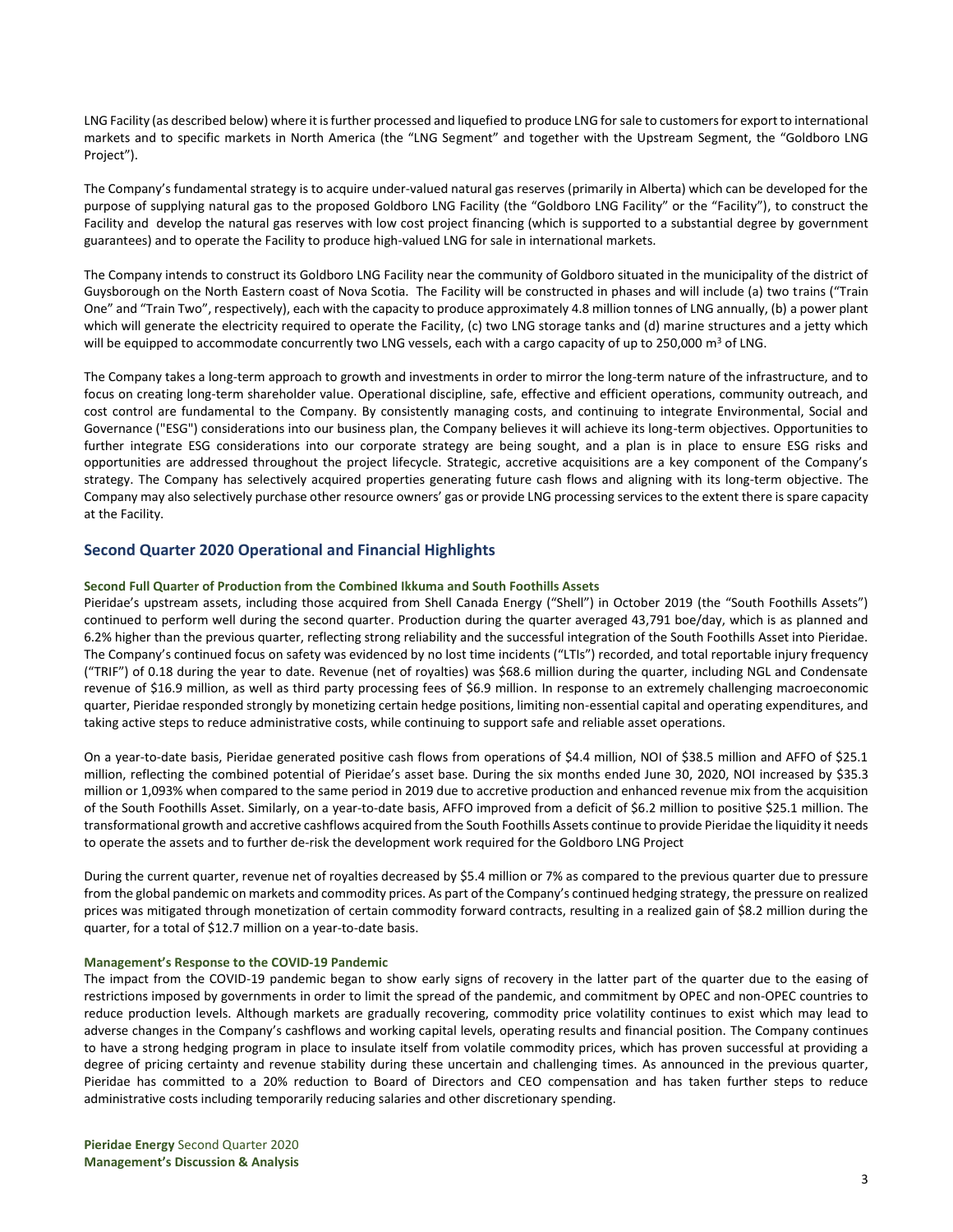Pieridae remains committed to the health and safety of all personnel and to the safety and continuity of operations. In accordance with government guidelines to limit the risk of the outbreak, the Company has implemented measures such as self-quarantine policies, travel restrictions, enhanced sanitation measures and social distancing requirements, which has resulted in a majority of office staff currently working remotely. As a result of the measures implemented, Pieridae has not suffered any significant loss of productivity for the three and six months ended June 30, 2020.

#### **Extension of Key Deadlines**

On May 5, 2020, Pieridae announced extensions of key deadlines under its 20-year agreement with German energy company Uniper Global Commodities ("Uniper"). These include expected commercial deliveries of gas to Uniper to start between August 31, 2025 and February 28, 2026; and the extension to June 30, 2021 of the deadline to make a positive final investment decision for the Company's proposed Goldboro LNG Facility. The 20-year agreement with Uniper is for 4.8 million tonnes per annum ("MMTPA") of liquefied natural gas produced at Train One from the proposed facility.

#### **Alberta Energy Regulator decision regarding license transfer application**

On May 13, 2020, the Alberta Energy Regulator ("AER") made the decision to deny Shell's application to transfer the licences associated with the South Foothills Assets to Pieridae. This denial is due to structural concerns regarding the application to split the liability associated with the Jumping Pound and Waterton gas processing facilities, whereby Shell will retain the liability associated with subsurface sulfolane contamination. Pieridae and Shell are working together to resolve the AER's concerns, and management does not anticipate any changes to its financial position or future cash flows as a result of this decision.

#### **Subsequent Events**

#### **KBR Alters its Position Regarding the Goldboro LNG Facility EPCC Contract**

On July 13, 2020, Pieridae received written notice from Kellogg Brown & Root Limited ("KBR") that KBR was no longer prepared to negotiate and conclude a lump-sum turnkey engineering, procurement, construction and commissioning ("EPCC") contract in relation to the proposed Goldboro LNG Facility. KBR's altered position was in apparent contravention of its obligation under the terms of a March 27, 2019 signed services agreement between Pieridae and KBR. Upon receiving this notice, Pieridae immediately began negotiations with several potential design-build firms to resume the review of the completed FEED study and develop the open book estimate ("OBE") in order to continue progress towards a positive FID. In addition, Pieridae and KBR have agreed in principle to amend the services agreement in order to resolve their respective claims and allow Pieridae to transition the work KBR has done on the Goldboro LNG Facility to a replacement EPCC contractor.

### **Guarantee Facility from Export Development Canada ("EDC")**

Subsequent to June 30, 2020, Pieridae received approval from EDC for a \$6 million guarantee facility as part of the EDC's Account Performance Security Guarantee ("APSG") program. This guarantee facility bears interest at 0.29% and provides a 100% guarantee to the issuing bank of certain of the Company's existing and future letters of credit ("LCs"). The APSG will allow Pieridae to release existing and future cash collateral requirements provided as security for certain existing and potential future LCs.

### **Consolidated Operating and Financial Results**

#### **Select Consolidated Financial Results**

Pieridae reports business results in two segments: Upstream and Goldboro LNG. The tables below provide a summary of the consolidated financial results for the three and six months ended June 30, 2020 and 2019 and as at June 30, 2020 and December 31, 2019.

|                                               | Three months ended |           | Six months ended |           |
|-----------------------------------------------|--------------------|-----------|------------------|-----------|
|                                               |                    | June 30   |                  | June 30   |
| (\$ 000s, except per share amounts)           | 2020               | 2019      | 2020             | 2019      |
| Revenue (net of royalties)                    | 68,579             | 13.387    | 142.553          | 36,369    |
| Net loss for the period                       | (13, 396)          | (19, 530) | (24, 880)        | (32, 526) |
| Net loss attributable to equity holders       | (13, 365)          | (19,530)  | (24, 849)        | (32, 522) |
| Net loss per common share - basic and diluted | (0.09)             | (0.23)    | (0.16)           | (0.40)    |
| Capital expenditures                          | 264                | 917       | 2,293            | 1,489     |
| Development expenses                          | 4.129              | 7.841     | 7,588            | 7,841     |
| Project investment <sup>(1)</sup>             | 4,393              | 8,758     | 9,881            | 9,330     |

(1) Non-IFRS measures, refer to the "Non-IFRS measures" section of this MD&A

| . د <i>000s,</i> ۷<br>, except per share amounts) | June 30, 2020 | <b>December 31, 2019</b> |
|---------------------------------------------------|---------------|--------------------------|
|                                                   |               |                          |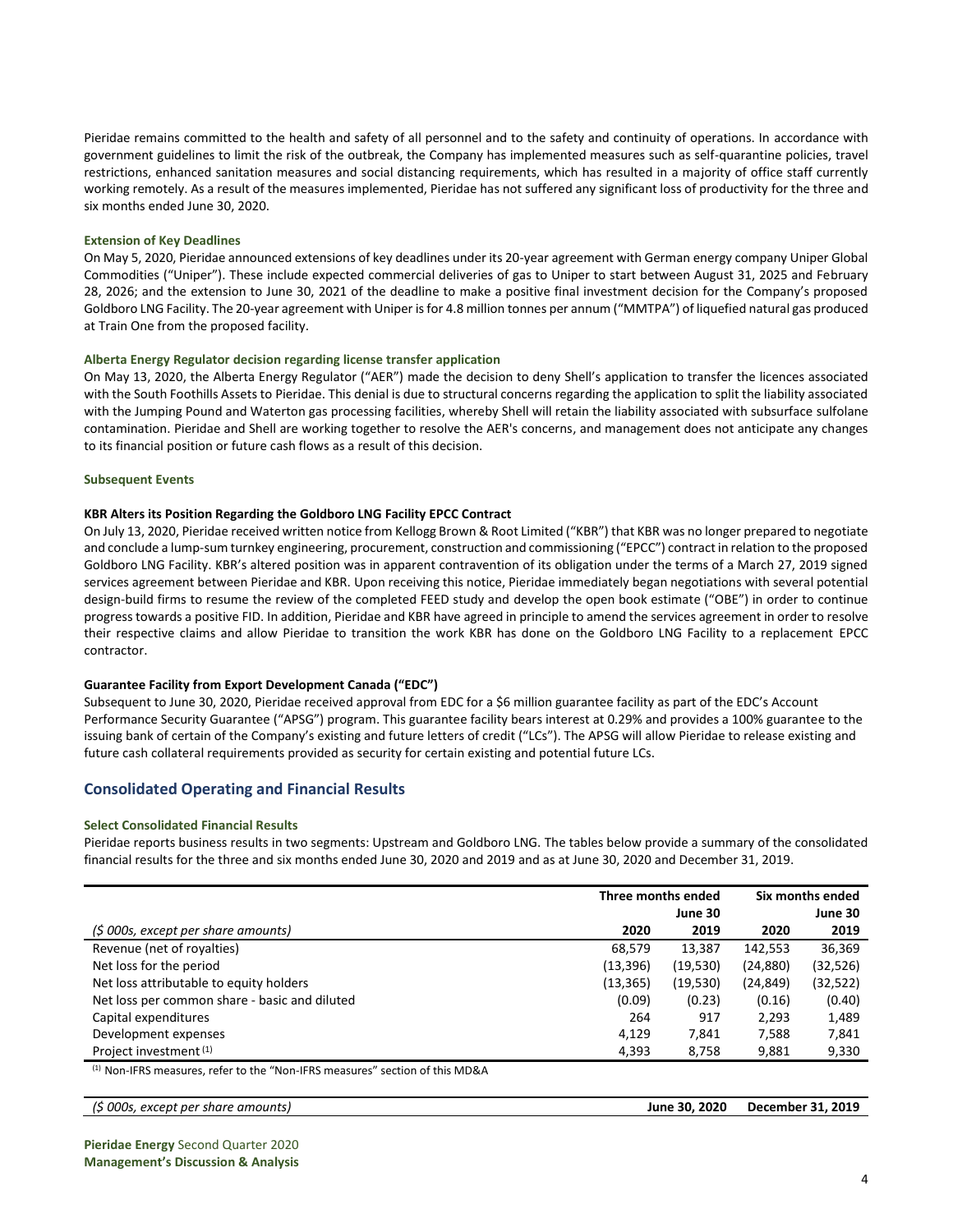| Net working capital           | 15,109  | 19,105  |
|-------------------------------|---------|---------|
| Total assets                  | 588.415 | 602.474 |
| Total non-current liabilities | 424.604 | 420.665 |
| Shareholders' equity          | 79.353  | 104.315 |

Revenue (net of royalties) of \$68.6 million in the three months ended June 30, 2020 increased by \$55.2 million or 412% as compared to the same quarter in 2019. Similarly, revenue (net of royalties) of \$142.6 million in the six months ended June 30, 2020 increased by \$106.2 million or 292% as compared to the same period in 2019. Increases in both the three and six months ended June 30 when compared to the same period in 2019 is due to full quarters of operations, including expanded production of natural gas, condensate and NGL, from the South Foothills Assets and the addition of third party processing revenue of \$6.9 million for the current quarter and \$13.7 million on a year to date basis.

For the three months ended June 30, 2020, project investment decreased by \$4.4 million or 50% as compared to the same period in 2019 as a previously planned turnaround was deferred as a result of the global pandemic. For the six months ended June 30, 2020, project investment was consistent.

#### **Net Operating Income, Cash Flow from Operations and Adjusted Flow of Funds from Operations (1)**

|                                                      | Three months ended |           | Six months ended |          |
|------------------------------------------------------|--------------------|-----------|------------------|----------|
|                                                      |                    | June 30   |                  | June 30  |
| (5000s)                                              | 2020               | 2019      | 2020             | 2019     |
| Petroleum and natural gas revenue (net of royalties) | 52,879             | 11,921    | 115,000          | 34,291   |
| Other income                                         | 634                | 1,466     | 1.283            | 2,734    |
| Third-party processing income                        | 6,926              | ۰         | 13,728           |          |
| Realized gains (losses) on risk management contracts | 8,223              | ٠         | 12,708           | (657)    |
| Operating expenses                                   | 45,422             | 13,528    | 96,404           | 29,722   |
| <b>Transportation expenses</b>                       | 3,939              | 1,787     | 7,775            | 3,416    |
| Net operating income $(1)$                           | 19,301             | (1,928)   | 38,540           | 3,230    |
| Operating netback per boe (1)                        | 4.84               | (1.42)    | 4.98             | 1.26     |
| Cash provided (used) in operating activities         | (2,013)            | (16, 702) | 4,413            | (33,786) |
| Adjusted funds flow from operations (1)              | 12.466             | (6, 517)  | 25.110           | (6, 175) |

(1) Non-IFRS measures, refer to the "Non-IFRS measures" section of this MD&A

NOI in the second quarter of 2020 increased by \$21.2 million or 1,101% as compared to the same quarter in 2019. On a year-to-date basis, NOI increased by \$35.3 million or 1,093% as compared to the same period in 2019. The respective increases are primarily due to the accretive production and revenue mix from the acquisition of the South Foothills Assets in October 2019. Similarly, AFFO and cashflow from operations improved for the same periods, providing further financial flexibility and higher working capital.

Operating netback in the second quarter of 2020 improved from a deficit of \$1.42/boe to \$4.84/boe. On a year-to-date basis, operating net back increased by \$3.72/boe or 295% as compared to the same period in 2019. The respective increases are primarily due to a combination of higher average realized pricing and more diversified revenue streams, offset by higher operating expenses primarily as a result of the complex gas processing facilities acquired from Shell.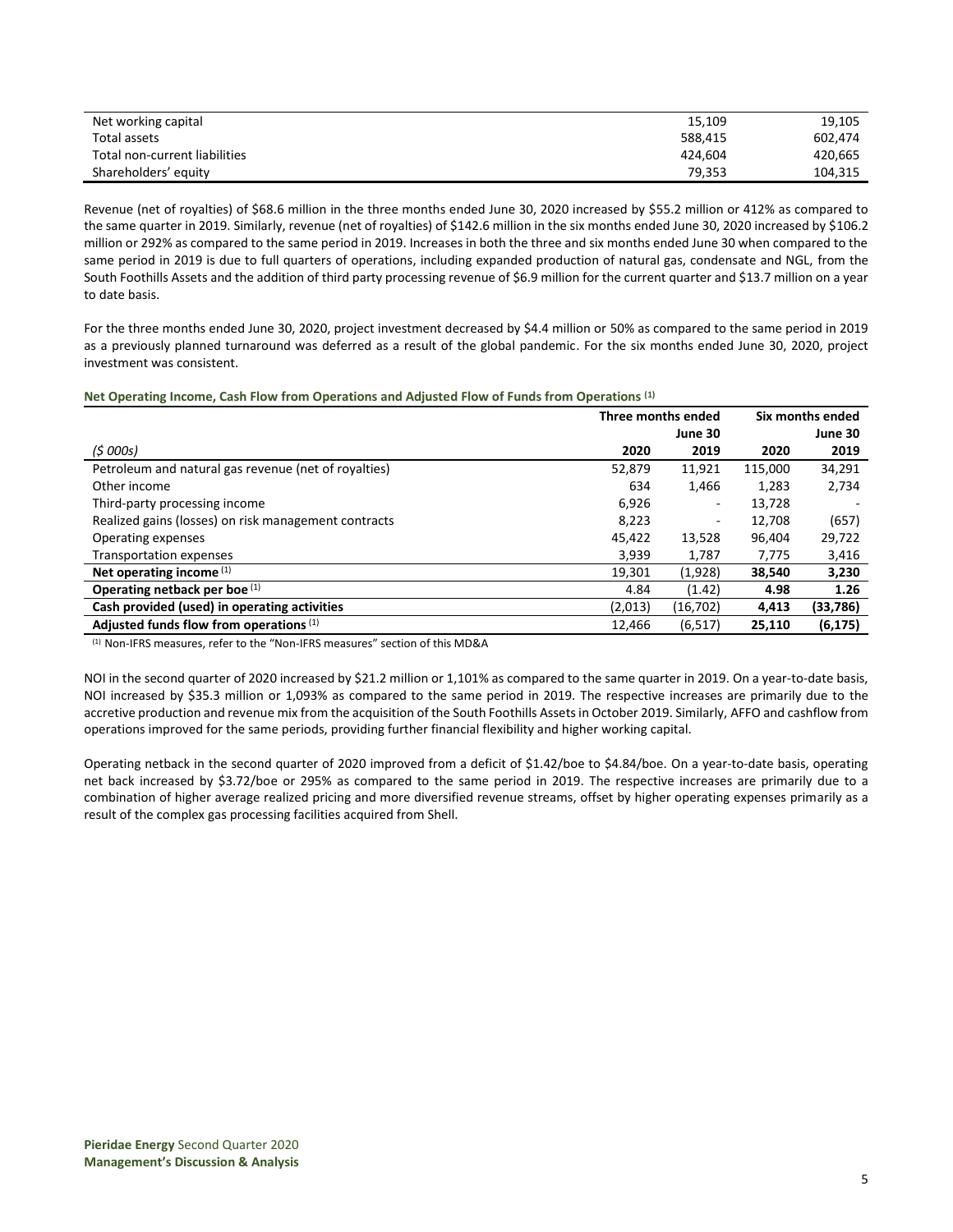## **Summary of Quarterly Results**

The Company's quarterly results have improved significantly over the past three quarters due to the growth of Pieridae's operations from its accretive acquisitions, as demonstrated in the table below:

| (\$ 000s, except per share amounts)                             | Q2 2020   | Q1 2020   | Q4 2019   | Q3 2019   | Q2 2019   | Q1 2019   | Q4 2018  | Q3 2018  |
|-----------------------------------------------------------------|-----------|-----------|-----------|-----------|-----------|-----------|----------|----------|
| Revenue (net of royalties)                                      | 68,579    | 73,974    | 60,451    | 13,130    | 13,387    | 22,982    | 2,432    | 215      |
| Operating expenses                                              | 45,422    | 50,982    | 32,949    | 14,365    | 13,528    | 16,194    | 5,093    | 2,018    |
| Administrative expenses                                         | 6,386     | 6,301     | 8,478     | 3,676     | 3,738     | 4,032     | 3,971    | 1,707    |
| Net loss attributable to equity holders<br>("NLAEH")            | (13, 365) | (11, 484) | (25, 873) | (13, 178) | (19, 530) | (12,996)  | (8,848)  | (20,368) |
| NLAEH per share (basic and diluted)                             | (0.09)    | (0.07)    | (0.18)    | (0.15)    | (0.23)    | (0.17)    | (0.17)   | (0.4)    |
| Working capital (deficit)                                       | 15,109    | 15,596    | 19,105    | (88, 430) | (77, 892) | (66, 192) | (84,061) | (52)     |
| Net operating income (loss) $(1)$                               | 19,301    | 19,239    | 24,425    | (2,699)   | (1,928)   | 5,159     | (400)    |          |
| Cash provided by (used in) operating<br>activities              | (2,013)   | 6,426     | (17, 748) | (238)     | (16, 702) | (17,084)  | (4, 485) | (3, 171) |
| Adjusted funds flow from (used in)<br>operations <sup>(1)</sup> | 12,466    | 12,644    | 14,449    | (7,665)   | (6, 517)  | 342       | (4,009)  |          |

 $<sup>(1)</sup>$  Non-IFRS measures, refer to the "Non-IFRS measures" section of this MD&A. The Company only had active operations commencing in Q4 2018.</sup>

## **Q2 2020 compared with Q1 2020**

Although total production was higher during this quarter, revenue (net of royalties) decreased by \$5.4 million or 7% due primarily to lower realized prices as a result of the global pandemic's impact on market conditions, combined with expected seasonal price declines. Included in the current quarter's \$68.6 million in revenue (net of royalties) is \$8.2 million of realized hedging gain arising from the monetization of commodity forward contracts, which mitigated market pressure on realized prices (\$4.5 million in Q1, 2020). The average realized price during the quarter, excluding hedging gains, was \$1.87/mcf for natural gas compared to \$2.23/mcf in the previous quarter, representing a decrease of 17%. Similarly, the average realized price for condensate was \$39.91/bbl compared to \$67.77/bbl in the previous quarter, representing a decrease of 41%. The average realized condensate price was \$4.08/bbl or 10.2% higher than the average benchmark price during the quarter, reflecting management's positive hedging strategies. For natural gas, the average realized price was relatively flat when compared with the average bench-mark price.

NOI in the second quarter of 2020 was consistent with NOI in the previous quarter. The \$5.4 million decrease in revenue was offset by a \$5.6 million decrease in operating expenses primarily due to:

- a decrease in processing fee expense of \$10.0 million related to a legal arbitration provision adjustment;
- offset by a \$2.0 million operating expense adjustments relating to the acquisition of the South Foothills Assets; and
- \$2.4 million of costs due to higher production during the quarter coupled with increased activity related to scheduled maintenance.

Similarly, AFFO in the second quarter of 2020 remained relatively consistent with the previous quarter.

## **Upstream Segment**

The upstream segment is represented predominantly by the petroleum and natural gas production operations and properties acquired from Shell and Ikkuma (refer to Note 5 in the Company's consolidated financial statements as at and for the year-ended December 31, 2019 or the "Consolidated Financial Statements"). Upstream is currently the only segment generating operating revenues.

### **Production**

|                            | Three months ended |         | Six months ended |         |
|----------------------------|--------------------|---------|------------------|---------|
|                            |                    | June 30 |                  | June 30 |
| Sales volumes:             | 2020               | 2019    | 2020             | 2019    |
| Natural gas (mcf/day)      | 208,689            | 90,942  | 203,962          | 96,551  |
| NGL's (bbl/day)            | 5,838              | 77      | 5,496            | 204     |
| Condensate (bbl/day)       | 3,171              | 134     | 3,012            | 140     |
| Sulphur (ton/day)          | 1.970              | 205     | 1.938            | 214     |
| Total production (boe/day) | 43.791             | 15.368  | 42,502           | 16,297  |

**Pieridae Energy** Second Quarter 2020 **Management's Discussion & Analysis**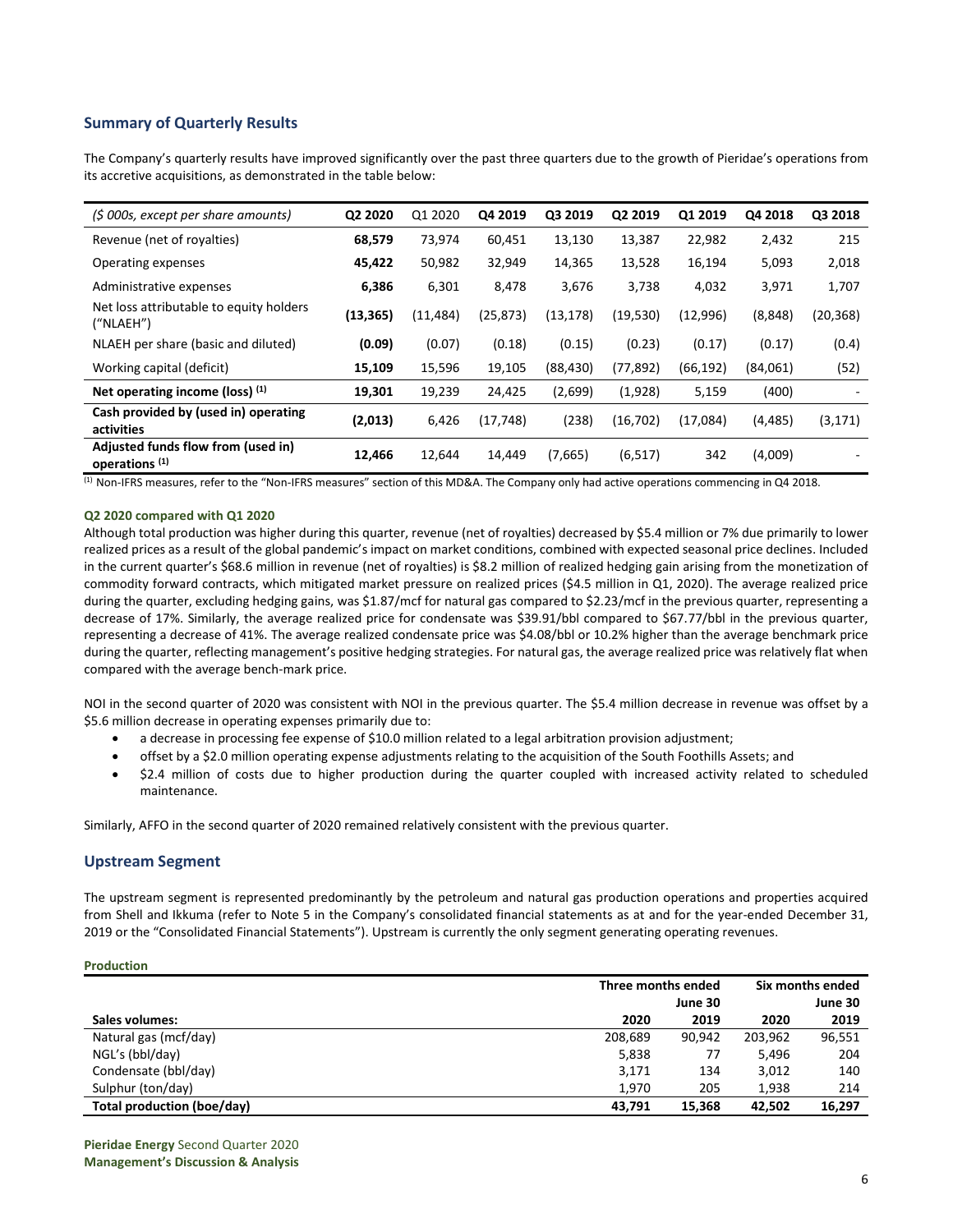Production in the second quarter of 2020 increased by 28,423 boe/day or 185% as compared to the same quarter in 2019. On a year-todate basis, production increased by 26,205 boe/day or 161% as compared to the same period in 2019. These respective increases are primarily due to production capabilities acquired from the South Foothills Asset acquisition, partially offset by unplanned outages in the first two months of 2020 at two gas processing facilities during the coldest weeks of the year. The significant growth in condensate and NGL production in the three and six months ended June 30, 2020 reflects the deep cut capability of the processing facilities acquired as part of the South Foothills Asset acquisition.

#### **Benchmark Prices**

|                                                   | Three months ended |         | Six months ended |         |
|---------------------------------------------------|--------------------|---------|------------------|---------|
|                                                   |                    | June 30 |                  | June 30 |
| (three and six-month averages)                    | 2020               | 2019    | 2020             | 2019    |
| AECO benchmark price (CAD/GJ)                     | 1.88               | 1.17    | 1.91             | 1.55    |
| Condensate benchmark price USD/bbl)               | 35.83              | 55.87   | 41.33            | 53.20   |
| NYMEX benchmark price (USD/MMBtu)                 | 1.72               | 2.64    | 1.81             | 2.89    |
| WCS heavy differential from WTI (USD/bbl)         | 7.37               | 10.65   | 16.32            | 11.51   |
| Dated Brent benchmark price (USD/bbl)             | 33.23              | 68.34   | 42.14            | 66.13   |
| NBP UK natural gas benchmark price (USD/MMBtu)    | 1.68               | 4.11    | 2.45             | 5.35    |
| US/Canadian dollar average exchange rate (USD)    | 0.7219             | 0.7476  | 0.7326           | 0.7499  |
| US/Canadian dollar period-end exchange rate (USD) | 0.7338             | 0.7641  | 0.7338           | 0.7954  |

#### **Realized Prices**

|                                | Three months ended |       | Six months ended |         |
|--------------------------------|--------------------|-------|------------------|---------|
|                                | June 30            |       |                  | June 30 |
| (three and six-month averages) | 2020               | 2019  | 2020             | 2019    |
| Natural gas (\$/mcf)           | 1.87               | 1.25  | 2.05             | 1.78    |
| NGL's (\$/bbl)                 | 10.10              | 4.85  | 11.16            | 17.57   |
| Condensate (\$/bbl)            | 39.91              | 62.95 | 53.05            | 56.22   |
| Sulphur (\$/ton)               | 10.42              | 61.07 | 7.10             | 74.24   |

#### **Petroleum and Natural Gas Revenues**

|                                            | Three months ended |                          |         | Six months ended |
|--------------------------------------------|--------------------|--------------------------|---------|------------------|
|                                            |                    | June 30                  |         | June 30          |
| $(5000s$ except per boe and pricing)       | 2020               | 2019                     | 2020    | 2019             |
| Natural gas                                | 35,521             | 10,380                   | 76,271  | 31,123           |
| Condensate                                 | 11,505             | 769                      | 29,071  | 1,415            |
| <b>NGL</b>                                 | 5,368              | 35                       | 11,166  | 210              |
| Sulphur                                    | 1,867              | 1,134                    | 2,504   | 2,876            |
| Petroleum and natural gas revenues         | 54,261             | 12,318                   | 119,012 | 35,624           |
| Average sales volume (boe/day)             | 43,791             | 15,368                   | 42,502  | 16,297           |
| Petroleum and natural gas revenues per boe | 13.62              | 8.81                     | 30.77   | 24.02            |
| Other income                               | 634                | 1,466                    | 1,283   | 2,734            |
| Third party processing                     | 6,926              | $\overline{\phantom{a}}$ | 13,728  |                  |

Petroleum and natural gas revenue in the second quarter of 2020 increased by \$42.0 million or 341% as compared to the same quarter in 2019. On a year-to-date basis, petroleum and natural gas revenue increased by \$83.4 million or 234% as compared to the same period in 2019. These respective increases are primarily due to additional production and new revenue streams brought on by the South Foothills Asset acquisition. This is consistent with the increase on a consolidated basis, as the Upstream Segment is the only segment currently generating revenues. Refer to the explanation in the Consolidated Operating and Financial Results section.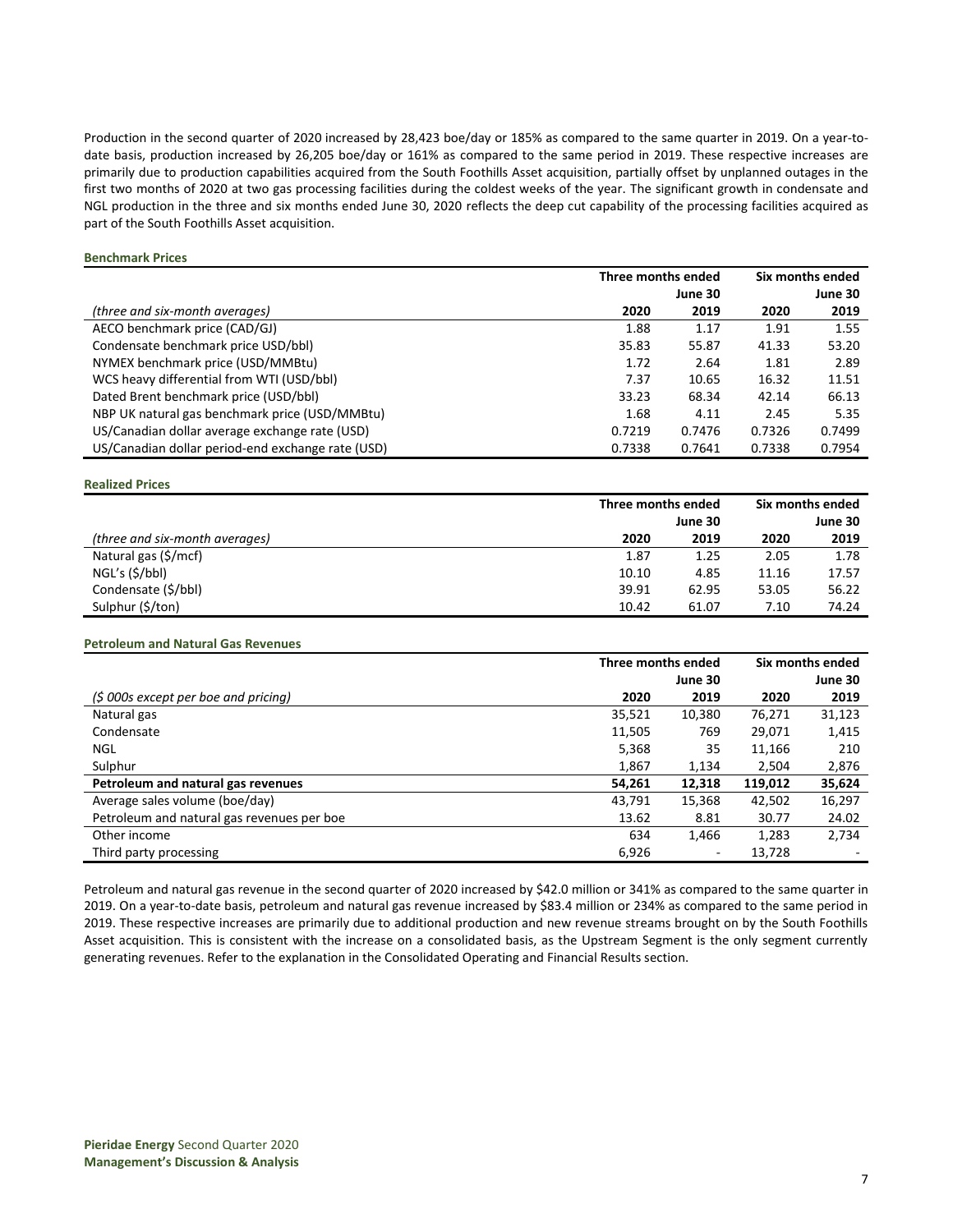**Royalties**

|                                      | Three months ended |         | Six months ended |         |  |
|--------------------------------------|--------------------|---------|------------------|---------|--|
|                                      |                    | June 30 |                  | June 30 |  |
| $(5000s$ except per boe and pricing) | 2020               | 2019    | 2020             | 2019    |  |
| Royalties                            | 1,382              | 397     | 4.012            | 1,333   |  |
| Royalties per boe                    | 0.35               | 0.29    | 0.52             | 0.45    |  |

Royalties in the second quarter of 2020 increased by \$1.0 million or 248% as compared to the same quarter in 2019. On a year-to-date basis, royalties increased by \$2.7 million or 201% as compared to the same period in 2019. These respective increases are primarily due to an overall increase in production level as a result of the South Foothills Asset acquisition. Royalties per boe increased primarily as a result a change in product mix from the comparative periods.

### **Operating Expenses**

|                                      | Three months ended |        |        | Six months ended |
|--------------------------------------|--------------------|--------|--------|------------------|
|                                      | June 30            |        |        | June 30          |
| (\$ 000s except per boe and pricing) | 2020               | 2019   | 2020   | 2019             |
| Operating expense                    | 45.422             | 13.528 | 96.404 | 29.722           |
| Operating expense per boe            | 11.40              | 9.74   | 12.46  | 10.69            |

Operating expenses per boe in the second quarter of 2020 increased by \$1.66/boe or 17% as compared to the same quarter in 2019. On a year-to-date basis, operating expense per boe increased by \$1.77/boe or 17% as compared to the same period in 2019. These respective increases reflect changes to the operating cost structure as a result of the newly acquired gas processing facilities and the increased liquids content in the production mix.

As a result of third-party processing fees earned from these facilities, revenues generated on a per boe basis increased together with operating expenses per boe. These concurrent increases contributed to the increase in operating netback of \$6.26/boe and \$3.72 for the three and six months ended June 30, 2020, respectively.

### **Transportation Expenses**

|                                      | Three months ended |         | Six months ended |         |  |
|--------------------------------------|--------------------|---------|------------------|---------|--|
|                                      |                    | June 30 |                  | June 30 |  |
| (\$ 000s except per boe and pricing) | 2020               | 2019    | 2020             | 2019    |  |
| Transportation expense               | 3.939              | 1.787   | 7.775            | 3.416   |  |
| Transportation expense per boe       | 0.99               | 1.25    | 1.01             | 1.16    |  |

Transportation expenses in the second quarter of 2020 increased by \$2.2 million or 120% as compared to the same quarter in 2019. On a year-to-date basis, transportation expenses increased by \$4.4 million or 128% as compared to the same period in 2019. These respective increases are mainly driven by higher production volumes. Transportation expense per boe over the comparative periods have decreased due to a slight reduction in the fixed component of transportation expenses due to higher production levels.

#### **Administrative Expenses**

|                                      | Three months ended |         | Six months ended |         |
|--------------------------------------|--------------------|---------|------------------|---------|
|                                      |                    | June 30 |                  | June 30 |
| (\$ 000s except per boe and pricing) | 2020               | 2019    | 2020             | 2019    |
| Administrative expenses              | 2.366              | 1.518   | 5.556            | 2,857   |
| Administrative expense per boe       | 0.59               | 1.10    | 0.72             | 0.97    |

Administrative expenses in the second quarter of 2020 increased by \$0.8 million or 56% as compared to the same quarter in 2019. On a year-to-date basis, administration expenses increased by \$2.7 million or 94% as compared to the same period in 2019. These respective increases are due to the expanded geological and engineering capabilities acquired as part of the South Foothills Asset acquisition in 2019, which included the need for additional staff to support the growing size and complexity of the Company's operations.

Administrative expense per boe in the second quarter of 2020 decreased by \$0.51/boe or 46% as compared to the same quarter in 2019. On a year-to-date basis, administrative expenses decreased by \$0.25/boe or 26% as compared to the same period in 2019. These respective decreases are primarily driven by economies of scale achieved from higher production levels.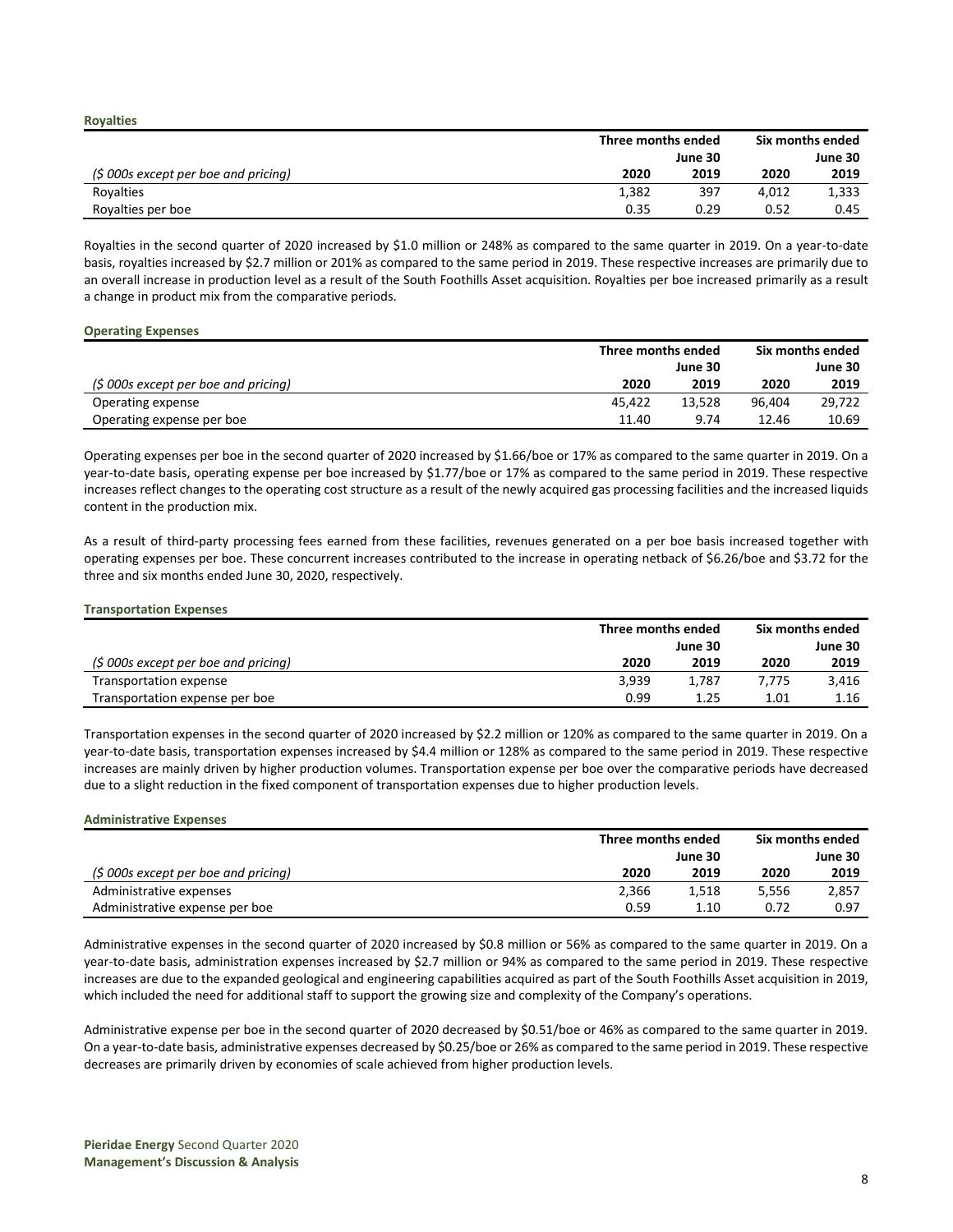|                            | Three months ended |       | Six months ended |       |  |
|----------------------------|--------------------|-------|------------------|-------|--|
|                            | June 30            |       | June 30          |       |  |
| (5000s)                    | 2020               | 2019  | 2020             | 2019  |  |
| Depletion and depreciation | 10.170             | 3.998 | 19.504           | 8,343 |  |

Depletion and depreciation in the second quarter of 2020 increased by \$6.2 million or 154% as compared to the same quarter in 2019. On a year-to-date basis, depletion and depreciation increased by \$11.1 million or 134% as compared to the same period in 2019. These respective increases are due to an increase in the depletion base and overall production level resulting from the acquisition of the South Foothills Assets. Production for the quarter was an average of 43,791 boe/day compared to 15,368 boe/day for the same quarter in 2019. On a year to date basis production was an average of 42,502 boe/day compared to 16,297 boe/day for the same period in 2019.

#### **Share-based Compensation**

|                          | Three months ended |      | Six months ended |      |
|--------------------------|--------------------|------|------------------|------|
|                          | June 30            |      | June 30          |      |
| (5000s)                  | 2020               | 2019 | 2020             | 2019 |
| Share-based compensation |                    | 23   | 123              | 53   |

Share-based compensation in the second quarter of 2020 increased by \$28 thousand or 122% as compared to the same quarter in 2019. On a year-to-date basis, share-based compensation increased by \$70 thousand or 132% as compared to the same period in 2019. These respective increases are a result of incremental expense recognized during the vesting periods subsequent to an options grant which occurred on July 3, 2019.

#### **Impairment Three months ended June 30 Six months ended June 30** *(\$ 000s)* **2020 2019 2020 2019** Impairment - - - 7,859

As at June 30, 2020 the Company determined that no impairment indicators were apparent for either its property, plant and equipment, or its exploration and evaluation assets, therefore no impairment tests were required to be performed.

### **Financial Expenses**

|                                          | Three months ended |                          | Six months ended |         |
|------------------------------------------|--------------------|--------------------------|------------------|---------|
|                                          |                    | June 30                  |                  | June 30 |
| (\$ 000s)                                | 2020               | 2019                     | 2020             | 2019    |
| Interest expense                         | 7,951              | 1,244                    | 15,657           | 2,415   |
| Accretion on financing costs             | 3,622              | $\overline{\phantom{a}}$ | 7.243            |         |
| Interest income                          | (40)               | (70)                     | (72)             | (107)   |
| Accretion of decommissioning obligations | 212                | 715                      | 423              | 1.421   |
| Interest on lease liabilities            | 30                 | $\sim$                   | 70               |         |
| <b>Total finance expense</b>             | 11.775             | 1,889                    | 23,321           | 3,729   |

Financial expenses in the second quarter of 2020 increased by \$9.9 million or 523% as compared to the same quarter in 2019. On a yearto-date basis, financial expenses increased by \$19.6 million or 525% as compared to the same period in 2019. These respective increases are due to the \$206 million Credit Agreement entered into on October 16, 2019 with Third Eye Capital Corporation (the "Credit Agreement"). The Credit Agreement bears interest at a fixed rate of 12.0% per annum from the date of issue, accrued daily and payable quarterly in cash. Additional interest of 3.0% per annum is payable quarterly in cash or, at the option of the Company and subject to the lender's approval, payable in kind by way of accruing to the principal outstanding. Refer to Note 12 in the Consolidated Financial Statements for additional information on the Credit Agreement. In the first quarter of 2019, a term loan of \$50 million was outstanding with the Alberta Investment Management Corporation ("AIMCo"), bearing interest at a fixed rate of 9.5%. Effective October 16, 2019, this term loan was repaid by the simultaneous establishment of the Credit Agreement.

On a year to date basis, the Company recognized \$72 thousand of interest income as a result of interest received on cash deposits.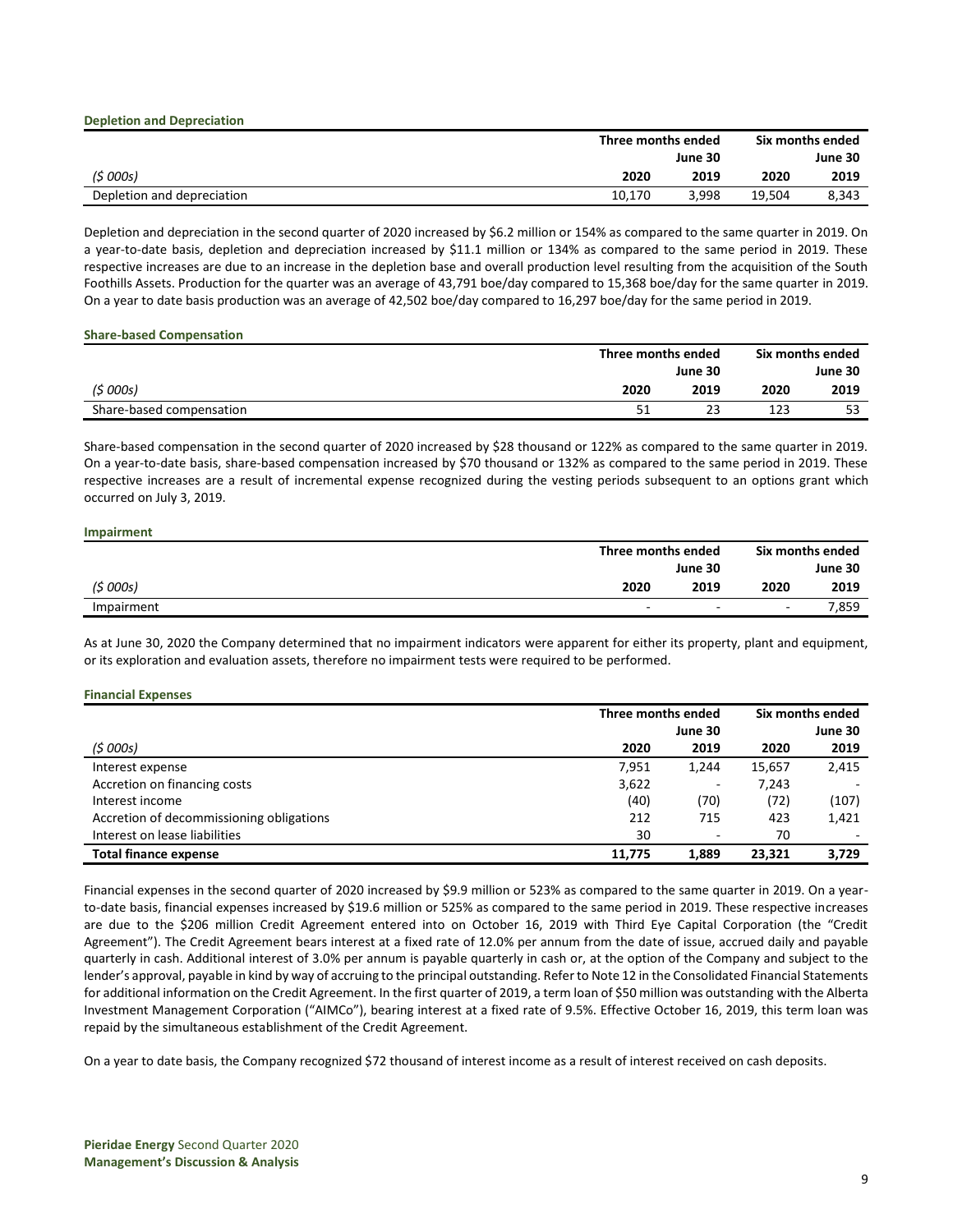Accretion on decommissioning liabilities decreased due to a change in estimate resulting from the use of the real risk-free rate of interest as at December 31, 2019. Refer to Note 13 in the Consolidated Financial Statements for additional information on this change in estimate.

## **LNG Segment**

#### **Project Background**

The LNG segment contains all activities associated with the development of the Company's proposed Facility in Goldboro, Nova Scotia and the majority of Pieridae's corporate overhead activities.

The Goldboro LNG site is near the community of Goldboro, Nova Scotia. The site was selected to make use of existing infrastructure and is aligned with the Company's goal to minimize capital exposure by reusing existing, underutilized midstream infrastructure. The site is close to a decommissioned sour gas processing facility which gathered gas from numerous offshore reservoirs. This plant processed gas from the offshore Scotia shelf at the Sable Island project, and tied into an existing sales pipeline (Maritimes and Northeast Pipeline ("M&NP")) which is conveniently located next to the site, and which will be modified to deliver gas to the Goldboro LNG Facility.

The Goldboro LNG Facility has progressed to the OBE stage and KBR was previously engaged to review the previously completed front end engineering design study ("FEED") and provide a fixed price contract to construct the gas liquefaction facility. On July 13, 2020 Pieridae received written notice from KBR regarding the firm's exit from fixed price energy projects in order to refocus on its government services business. As a result, KBR will no longer provide a fixed price estimate to Pieridae. Upon receiving this notice, Pieridae immediately began negotiations with several potential design-build firms to resume the review of the completed FEED study and develop the OBE in order to continue progress towards a positive FID. Furthermore, an agreement has been negotiated whereby KBR will support the transition of this work by providing the required documentation and resources to a new contractor as soon as such new contractor is selected by Pieridae. This agreement will minimize the potential delay that would otherwise be expected in transition. Pieridae has retained sole responsibility to contract the site preparation, marine civil works, and worker camp. These projects will be financed concurrently with a positive FID decision, and project execution will commence thereafter.

Under the FEED study, Air Products and Chemicals, Inc. developed a plan to design and deliver a two-train (each 4.8 MMTPA) facility. A two-train construction project is contemplated to span approximately 56 months. Much of the construction contemplates assembling modules built in offshore yards while employing approximately 4,500 local workers during the peak construction phase. These employees will be housed at a temporary camp, which will be built on or nearby the existing decommissioned Sable Island sour gas plant site. Site preparation, site drainage, highway reconstruction, marine facilities, are amongst some of the major projects that must be assembled in tandem with, or prior to, the LNG liquefaction facility construction.

#### **Integrated LNG Business Model**

The acquisition of the South Foothills Assets further solidifies Pieridae's position as a fully integrated LNG enterprise holding key permits and approvals. It also greatly expands its portfolio of natural gas reserves, and its ability to generate sufficient natural gas to supply the Facility. With the completion of the South Foothills Asset acquisition, the Company estimates that it has enough resource capacity, to fill Train One of the proposed Facility at Goldboro. The Company plans to continue to add to these resources and reserves as markets and finances permit. A 20-year, take-or-pay contract with Uniper, together with the additional sales contract with Axpo, ensures that there will be a long-term, stable offtake for more than half of the planned capacity of the Facility.

#### **Financing (UFK)**

On April 25, 2013, Pieridae received written confirmation of eligibility in principle for up to US \$3.0 billion of untied loan guarantee by the German Federal Government, provided that, among other things, at least 1.5 MMTPA of the 4.8 MMTPA LNG produced from Train One will be delivered to the German domestic gas market. The eligibility in principal for the loan guarantee is expected to result in a lower cost of capital for Pieridae and enhance the leverage which can be achieved. This should represent a significant advantage over its competitors and translate into a cost of capital lower than an integrated LNG company without such guarantees.

On October 29, 2018 the proposed financing of upstream activities within the Goldboro LNG received a written confirmation of eligibility in principle for up to US \$1.5 billion of untied loan guarantees by the German Federal Government. This confirmation marked an important milestone in advancing the integrated Goldboro LNG Project towards FID. This eligibility in principal for up to US \$1.5 billion German government loan guarantee in relation to the proposed financing of conventional upstream natural gas development is in addition to the eligibility in principle for up to US \$3.0 billion by the German government loan guarantees for the proposed financing of the construction of Train One of the Goldboro LNG Facility and all associated facilities.

#### **World Demand**

According to the International Energy Agency ("IEA"), global natural gas demand is expected to grow from 3,955 bcm to 4,719 bcm between 2018 and 2030. Global liquefaction capacity will need to grow to nearly 875 bcm by 2024 to meet expected demand. Currently the IEA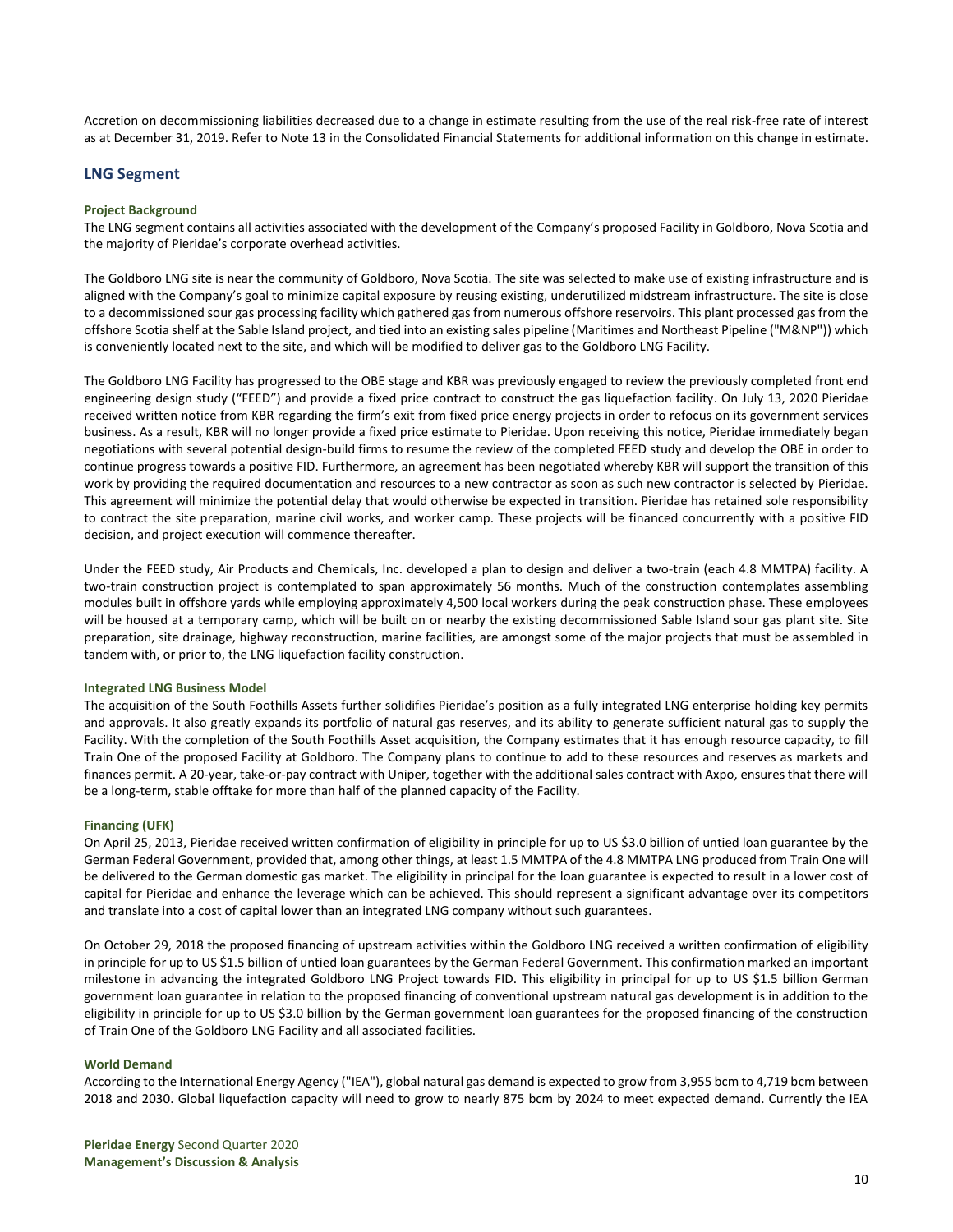foresees a shortfall in liquefaction capacity of roughly 375 bcm by 2040. As the closest North American LNG export terminal to Europe, Goldboro will be well-placed to capitalize on this growing demand.

Pieridae maintains its focus on long-term value creation. Expectations are still that LNG will become the fuel of choice as countries look to reduce their carbon footprint. The long-term commitments of customers such as Uniper, speak to the confidence that countries, and utilities, have that LNG is part of the path toward in reducing GHG emissions and addressing climate change.

## **Stranded Supply**

Part of Pieridae's value chain strategy is to acquire stranded and economically constrained natural gas reserves and move them to world markets, capitalizing on higher global market prices. The Company has executed on this strategy in each of the past two years. In December 2018, the Company acquired Ikkuma and in October 2019, acquired the South Foothills Assets. The significant decreases in crude prices brought about by the COVID-19 pandemic and the Saudi - Russia price war, has materially impacted the valuations and prospects of many energy companies. For some companies it could present an opportunity to access additional reserves, as companies shed properties to avoid liquidation. The advancement of the Goldboro LNG Project is one advantage unique to Pieridae, and it could help facilitate additional acquisitions for the Company.

### **Transport Capacity**

The gas supply for the Goldboro LNG Facility will be delivered via existing pipelines to the M&NP, located directly alongside the project site. Western Canadian production would move through TC Energy's Canadian Mainline ("Mainline"). This represents an opportunity for TC Energy, as their Mainline is currently substantially underutilized. There are some sections of the subsidiary lines which will require upgrading to meet Pieridae's capacity requirements, and engineering work is ongoing to refine the adjustments required.

#### **Key Milestones**

The following is a discussion of the key milestones for the Goldboro LNG project:

| <b>Milestone</b>                                                                                                                                                                                                | <b>Status</b>                                                                                                                                                                                                                                                                                                                                                                                                                                                                                                                                                                                                                                                                                                                                                                                                                                                                                                                                                                                                                                                                                                                                                                                                                                             |
|-----------------------------------------------------------------------------------------------------------------------------------------------------------------------------------------------------------------|-----------------------------------------------------------------------------------------------------------------------------------------------------------------------------------------------------------------------------------------------------------------------------------------------------------------------------------------------------------------------------------------------------------------------------------------------------------------------------------------------------------------------------------------------------------------------------------------------------------------------------------------------------------------------------------------------------------------------------------------------------------------------------------------------------------------------------------------------------------------------------------------------------------------------------------------------------------------------------------------------------------------------------------------------------------------------------------------------------------------------------------------------------------------------------------------------------------------------------------------------------------|
| Secure sales contracts for 9.6 MMTPA<br>(the design capacity of the two trains).                                                                                                                                | Pieridae has an agreement with Uniper which contemplates the sale, on a "take or pay" basis,<br>of 4.8 MMTPA of LNG for a term of 20 years commencing at the start of commercial deliveries<br>of LNG.<br>Pieridae has a term sheet to negotiate a binding LNG sale and purchase agreement to supply<br>$\bullet$<br>up to 1.0 MMTPA of LNG to Axpo, a Swiss utility.<br>Negotiations are under way for additional sales agreements.<br>٠                                                                                                                                                                                                                                                                                                                                                                                                                                                                                                                                                                                                                                                                                                                                                                                                                 |
| Secure supply of approximately 1.4<br>billion cubic feet of natural gas, and the<br>related infrastructure improvements<br>required to supply the 9.6 MMTPA of<br>LNG to the proposed Goldboro LNG<br>Facility. | In October 2019, Pieridae added 1,077 million cubic feet of total proved plus probable natural<br>$\bullet$<br>gas reserves through its acquisition of the South Foothills Assets.<br>The upstream reserves, including approximately 500 potential drilling locations identified to<br>$\bullet$<br>date, in various stages of de-risking/technical due diligence, will provide sufficient productive<br>capacity to fill Train One at Goldboro.<br>In December 2018 Pieridae added 671 million cubic feet of total proved plus probable natural<br>$\bullet$<br>gas reserves through the Ikkuma acquisition.<br>Confirmation of eligibility in principle for up to US \$1.5 billion of untied loan guarantees by the<br>$\bullet$<br>German Federal Government under its UFK program to support upstream development.<br>Pieridae is acquiring and reprocessing a significant amount of 3D seismic information on its<br>$\bullet$<br>growing reserve base. This will be used to formulate a comprehensive drilling plan that will<br>ultimately grow production to the levels required to fill Train One.<br>Pieridae continues to seek additional gas properties through acquisitions or processing<br>agreements, for which negotiations are ongoing. |
| Complete engineering and design<br>required for Facility construction.                                                                                                                                          | Project site acquired.<br>٠<br>Beginning of the land preparation was completed in early 2018.<br>$\bullet$<br>Preliminary FEED has been completed.<br>٠<br>On-going negotiation with design-build firms to obtain an OBE for the primary EPCC contract.<br>$\bullet$<br>Work continues, and a high-level cost estimate is pending.<br>As a result of a depressed market and COVID-19 impacts, Pieridae has negotiated an extension<br>٠<br>to June 30, 2021 for the deadline to make a positive FID.<br>Work is also continuing on site preparation and planning. Detailed engineering work is being<br>٠<br>finalized on water intake, the wharf and jetty, and stormwater drainage and treatment options<br>in addition to detailed planning of the road relocation, work camp and site terracing. If financing<br>is in place, we anticipate some of this work could begin in the fall of 2020.                                                                                                                                                                                                                                                                                                                                                        |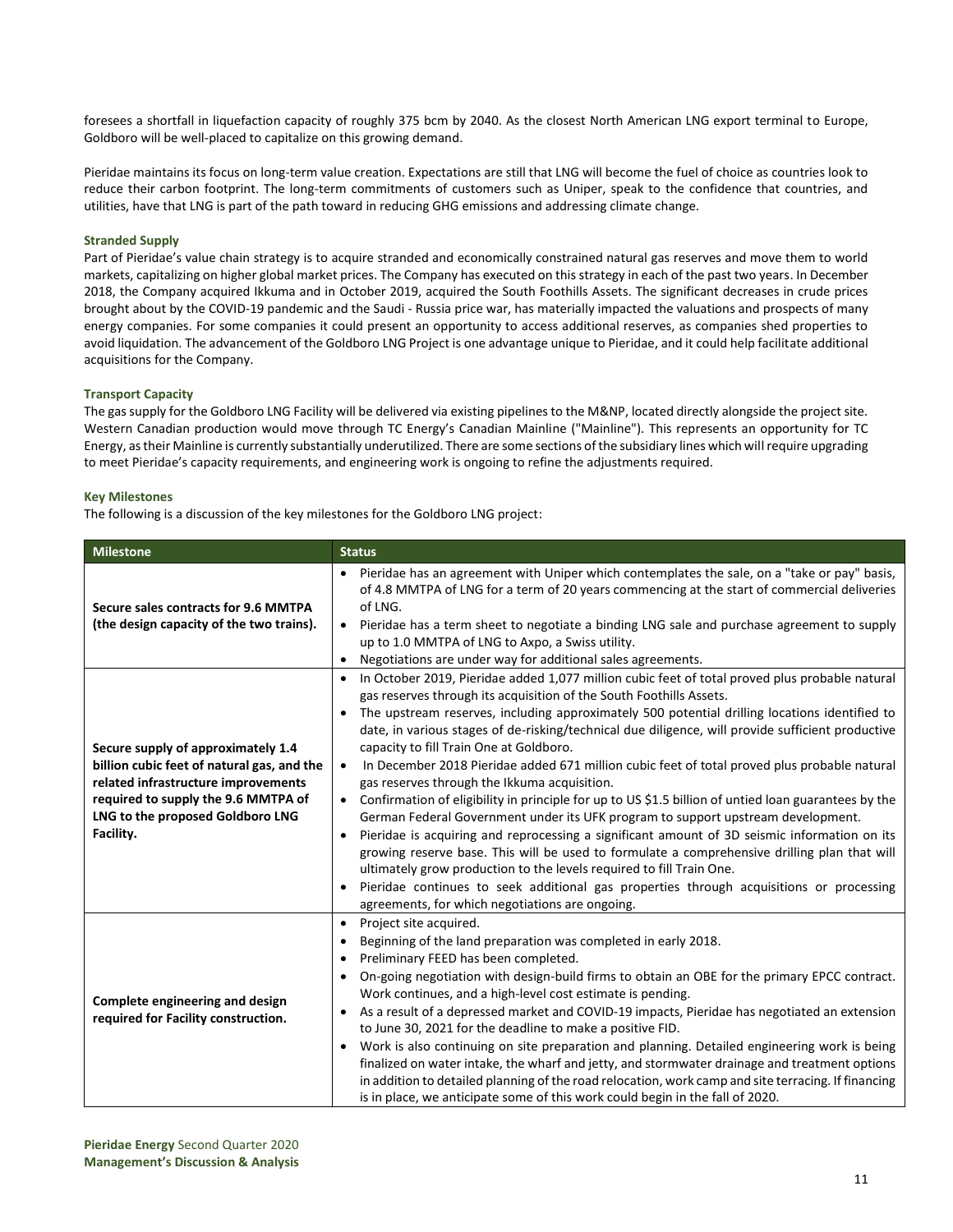| Secure transportation agreements to<br>deliver natural gas to the Goldboro<br>LNG Facility.                                         | Memorandums of understanding have been completed with owners of the respective pipelines<br>$\bullet$<br>for long-term capacity.<br>The Company is eligible to request, at any time, an open season process to finalize these<br>$\bullet$<br>agreements.                                                                                                                                                                                                                                                                                                                                                                                                                                          |
|-------------------------------------------------------------------------------------------------------------------------------------|----------------------------------------------------------------------------------------------------------------------------------------------------------------------------------------------------------------------------------------------------------------------------------------------------------------------------------------------------------------------------------------------------------------------------------------------------------------------------------------------------------------------------------------------------------------------------------------------------------------------------------------------------------------------------------------------------|
| Obtain all permits and authorizations<br>required to proceed with construction.                                                     | We have received all the major permits for the Project, including:<br>$\bullet$<br><b>Environmental Assessment Approval</b><br>$\Omega$<br>National Energy Board LNG Export License<br>$\Omega$<br>National Energy Board Import License<br>$\Omega$<br>US DOE LNG FTA Export Permit<br>$\circ$<br>US DOE NFTA Export Permit<br>$\circ$<br><b>Goldboro Construction Permit</b><br>$\circ$                                                                                                                                                                                                                                                                                                           |
| Obtain agreement from organized<br>labour and local indigenous groups to<br>mitigate the risk of disruption during<br>construction. | Project special needs collective agreements (the "Collective Agreement") have been<br>$\bullet$<br>negotiated with 15 of the relevant trade unions in Nova Scotia, of which 13 have signed and<br>ratified the Collective Agreement.<br>The Labour Board (Nova Scotia) issued order LB-1322 and order LB-1323 declaring that the<br>$\bullet$<br>Collective Agreement is a project agreement and that it is effective commencing July 27,<br>2017.<br>Have signed a Benefits Agreement with The Assembly of Nova Scotia Mi'kmag Chiefs on<br>February 4, 2019. The agreement means the Mi'kmaq will benefit economically as the Goldboro<br>LNG Facility is developed, built and begins operating. |
| Secure the required funding.                                                                                                        | The confirmation of eligibility in principle on April 25, 2013, that the project financing to be<br>$\bullet$<br>secured for constructing the first train of Goldboro will qualify for a US \$3.0 billion loan<br>guarantee from the German Federal Government.<br>On October 29, 2018 the proposed financing of upstream activities within the Goldboro LNG<br>$\bullet$<br>Project received a written confirmation of eligibility in principle for up to US \$1.5 billion of<br>untied loan guarantee by the German Federal Government.                                                                                                                                                          |

More information on the above noted contracts and regulatory efforts can be found in the Company's 2019 Annual Information Form ("AIF") which can be found on [www.sedar.com.](http://www.sedar.com/)

## **Extensions of Key Deadlines**

As a result of depressed market conditions and COVID-19 impacts, the targeted FID date for the Goldboro LNG Project has been moved to June 30, 2021. To that end, on May 5, 2020, Pieridae announced extensions of the key deadlines under its 20-year agreement with German energy company Uniper. These include expected commercial deliveries of gas to Uniper to start between August 31, 2025 and February 28, 2026, and the extension to June 30, 2021 of the deadline to make a positive FID for the Company's proposed Goldboro LNG Project. The 20-year agreement with Uniper is for the liquefied natural gas produced at Train One or 4.8 MMTPA.

We continue to advance the project on a number of fronts; the Company is currently in negotiations with several potential design-build firms to continue work on the previously proceeding OBE necessary for entering into a defined scope fixed price EPCC contract. These activities will occur over the next number of months. The completion of these activities will allow us to complete our final due diligence and proceed with project financing.

We are working with several firms on the planning and pre-construction work for six priority areas:

- Site roadwork
- Water pipeline construction
- Water Treatment plant construction
- Terracing of the site
- Building the work camp
- Building the wharf and jetty

If financing is in place, we anticipate some of this work could begin in the fall of 2020.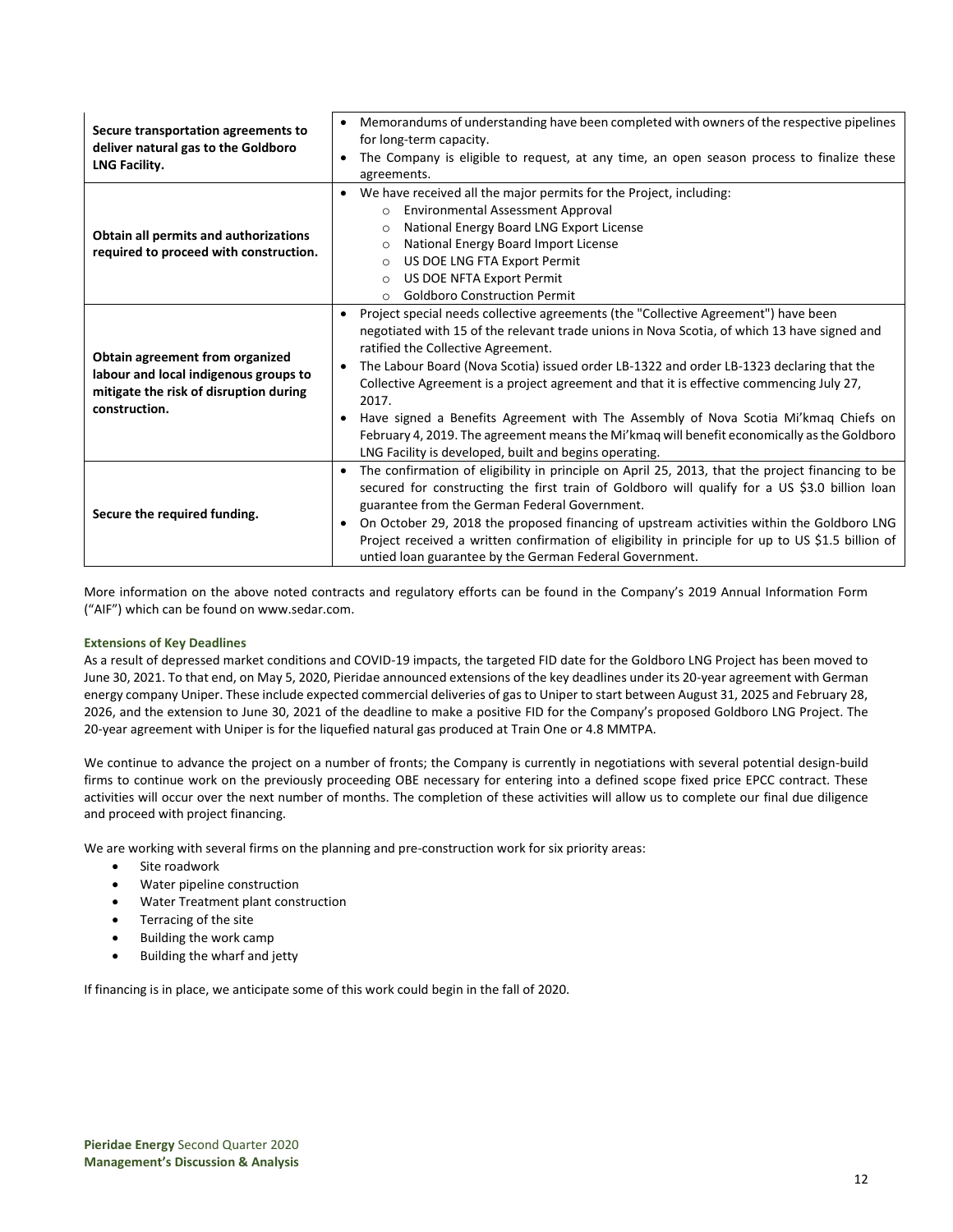|                         |         | Three months ended |         | Six months ended |
|-------------------------|---------|--------------------|---------|------------------|
|                         | June 30 |                    | June 30 |                  |
| (5000s)                 | 2020    | 2019               | 2020    | 2019             |
| Administrative expenses | 4.020   | 2,220              | 7,131   | 4,913            |

Administrative expenses in second quarter of 2020 increased by \$1.8 million or 81% as compared to the same quarter in 2019. On a yearto-date basis, administrative expenses increased by \$2.2 million or 45%. A number of factors contributed toward this increase including the addition of corporate staff during the year in order to support and maintain growing operations following the acquisition of the South Foothills Assets while also moving the Goldboro Project forward.

#### **Development Expenses**

|                      | Three months ended |       | Six months ended |         |
|----------------------|--------------------|-------|------------------|---------|
|                      | June 30            |       |                  | June 30 |
| (\$ 000s)            | 2020               | 2019  | 2020             | 2019    |
| Development expenses | 4.129              | 7.841 | 7,588            | 7,841   |

On a year to date basis, development expenses are consistent with the same period in 2019, as Pieridae continues working with engineering firms on planning and pre-construction for the Goldboro LNG Facility and working towards the OBE required for a fixed price EPCC contract. Development expense decreased in the second quarter of 2020 by \$3.7 million or 47% as compared to the same quarter in 2019 as a result of deferred spending due to the global pandemic.

#### **Share-based Compensation**

|                           | Three months ended |      | Six months ended |      |  |
|---------------------------|--------------------|------|------------------|------|--|
|                           | June 30            |      | June 30          |      |  |
| (5000s)                   | 2020               | 2019 | 2020             | 2019 |  |
| Shared-based compensation | 92                 | ٩F   | 195              | 214  |  |

Share-based compensation in the second quarter of 2020 was consistent with the same quarter in 2019. On a year-to-date basis, sharebased compensation was lower than the same period in 2019 due to the impact of higher fair value of options granted in 2018, offset by incremental expense recognized subsequent to an options grant which occurred on July 3, 2019.

## **Liquidity and Capital Resources**

### **Cash and Cash Equivalents**

Pieridae held \$10.5 million in cash and cash equivalents and restricted cash of \$19.7 million as at June 30, 2020. Restricted cash is comprised of security pledged for various letters of credit ("LC") which are required to be posted with provincial agencies and other companies in order to facilitate the Company's ongoing operations, as well as \$14.2 million held in anticipation of potential LCs that could be required as a result of the South Foothills Asset acquisition.

### **Loans and Term Debt**

On October 16, 2019 the Company entered into a fully drawn senior secured non-revolving term Credit Facility for \$206.0 million. This Credit Facility bears interest at a fixed rate of 12.0% per annum from the date of issue, accrued daily and payable quarterly in cash, plus an additional 3.0% per annum, which is payable quarterly either in cash or, at the option of the Company and subject to the lender's approval, in kind by way of accruing to the principal outstanding. The Credit Facility is repayable in full on October 16, 2023; however, the Company has discretion to repay the principal in whole or in part any time prior to this date upon 90 days written notice to the lender, without penalty. The Company used the proceeds of the Credit Facility to partially fund the acquisition of the South Foothills Assets, repay the existing \$50.0 million term debt facility with AIMCo in full, fund letters of credit required for existing and purchased assets, and to satisfy all fees and expenses associated with the Credit Facility and Acquisition. Refer to Note 12 in the Consolidated Financial Statements for additional information on the Credit Facility.

As at June 30, 2020 the Company was in compliance with all covenants.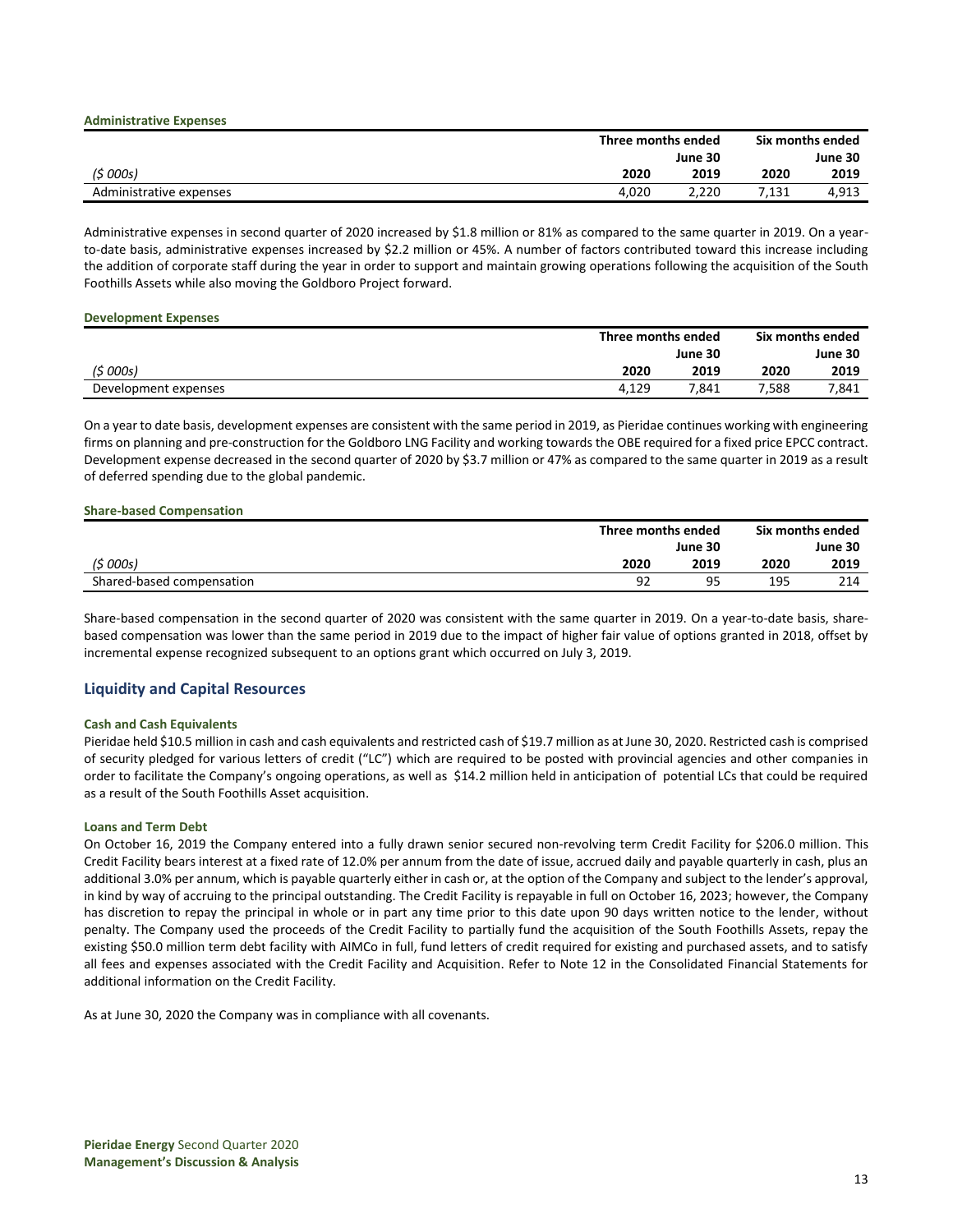#### **Working Capital and Capital Structure**

The following table shows the Company's net working capital as at June 30, 2020 and December 31, 2019:

| (\$ 000s)                            | June 30, 2020 | December 31, 2019 |
|--------------------------------------|---------------|-------------------|
| Cash and cash equivalents            | 10,475        | 9,567             |
| Restricted cash                      | 19,687        | 19,152            |
| Accounts receivable                  | 41,129        | 40,810            |
| Inventories                          | 23,009        | 23,535            |
| Prepaid expenses                     | 5,267         | 3,535             |
| Other current assets                 |               |                   |
| Trade and other payables             | (75, 616)     | (73,573)          |
| Current portion of lease liabilities | (2,300)       | (2,701)           |
| Other current liabilities            | (6, 542)      | (1,220)           |
| Net working capital                  | 15,109        | 19,105            |

The Company is actively working with its financial advisors to source additional funding to grow its upstream asset base and proceed with the construction of the proposed Goldboro LNG Facility, and has received confirmation of eligibility in principal for untied loan guarantees from the German Federal Government. Although there is no guarantee that it will be successful, management believes the Company presents a compelling opportunity to potential lenders and investors due to the status of approvals for the Facility, the eligibility for untied loan guarantees from the German Federal Government, and the strong potential returns on investment from the Goldboro LNG Facility. The previous addition of the upstream and midstream assets acquired from Shell further strengthens the investment thesis for Pieridae.

Pieridae's capital strategy is aligned with its business strategy and is focused on ensuring the Company has sufficient liquidity to fund operations and project development. Externally, Pieridae's principal sources of liquidity are the Credit Agreement, and additional debt and/or equity offerings. Collectively the Company raised \$84.5 million in equity in 2019 and \$216.0 million of debt. By virtue of its acquisition of the South Foothills Assets, the Company also has a much more robust source of potential liquidity from internal sources.

Inventory levels have not changed significantly during the quarter as consumable inventories have been purchased and held in anticipation of a turnaround planned for the Jumping Pound facility, expected to occur in the next 12 months.

## **Capital Resources**

As at June 30, 2020, Pieridae's capital structure was comprised of share capital, working capital and term debt, less cash and cash equivalents. The following table summarizes our capital structure on June 30, 2020 and December 31, 2019:

| (5000s)                              | June 30, 2020 | December 31, 2019 |
|--------------------------------------|---------------|-------------------|
| Cash and cash equivalents            | 10.475        | 9.567             |
| Less: Term debt                      | (206.000)     | (206,000)         |
| Net cash and cash equivalents (debt) | (195, 525)    | (196, 433)        |
| Shareholders' equity                 | 79.353        | 104.315           |

#### **Sources and Uses of Cash Flows**

|                                            | Three months ended |          | Six months ended |           |
|--------------------------------------------|--------------------|----------|------------------|-----------|
|                                            |                    | June 30  |                  | June 30   |
| (5000s)                                    | 2020               | 2019     | 2020             | 2019      |
| Cash flows related to operating activities | (2,013)            | (16,702) | 4.413            | (33, 786) |
| Cash flows related to investing activities | (264)              | (917)    | (2,293)          | (1,489)   |
| Cash flows related to financing activities | (1,932)            | 12.087   | (2,029)          | 35,763    |

Operating cash flows in the second quarter of 2020 increased by \$14.7 million or 88% as compared to the same quarter in 2019. On a yearto-date basis, operating cash flows increased by \$33.2 million or 113% as compared to the same period in 2019. These respective increases are due to accretive cash flows generated from the South Foothills Assets acquired. In the current quarter, lower realized prices for natural gas and condensate sales due to pressure from the current global pandemic resulted in a cash outflow of \$2.0 million.

Investing cash outflows in the second quarter of 2020 decreased by \$0.7 million or 71% as compared to the same quarter in 2019 due to the global pandemic causing certain capital spending, including turnaround expenditures, to be deferred to the second half of 2020 or early 2021. On a year-to-date basis, investing cash outflows increased by \$0.8 million or 54% when compared to the same period in 2019 due to an increase in exploration and evaluation expenditures during the first quarter.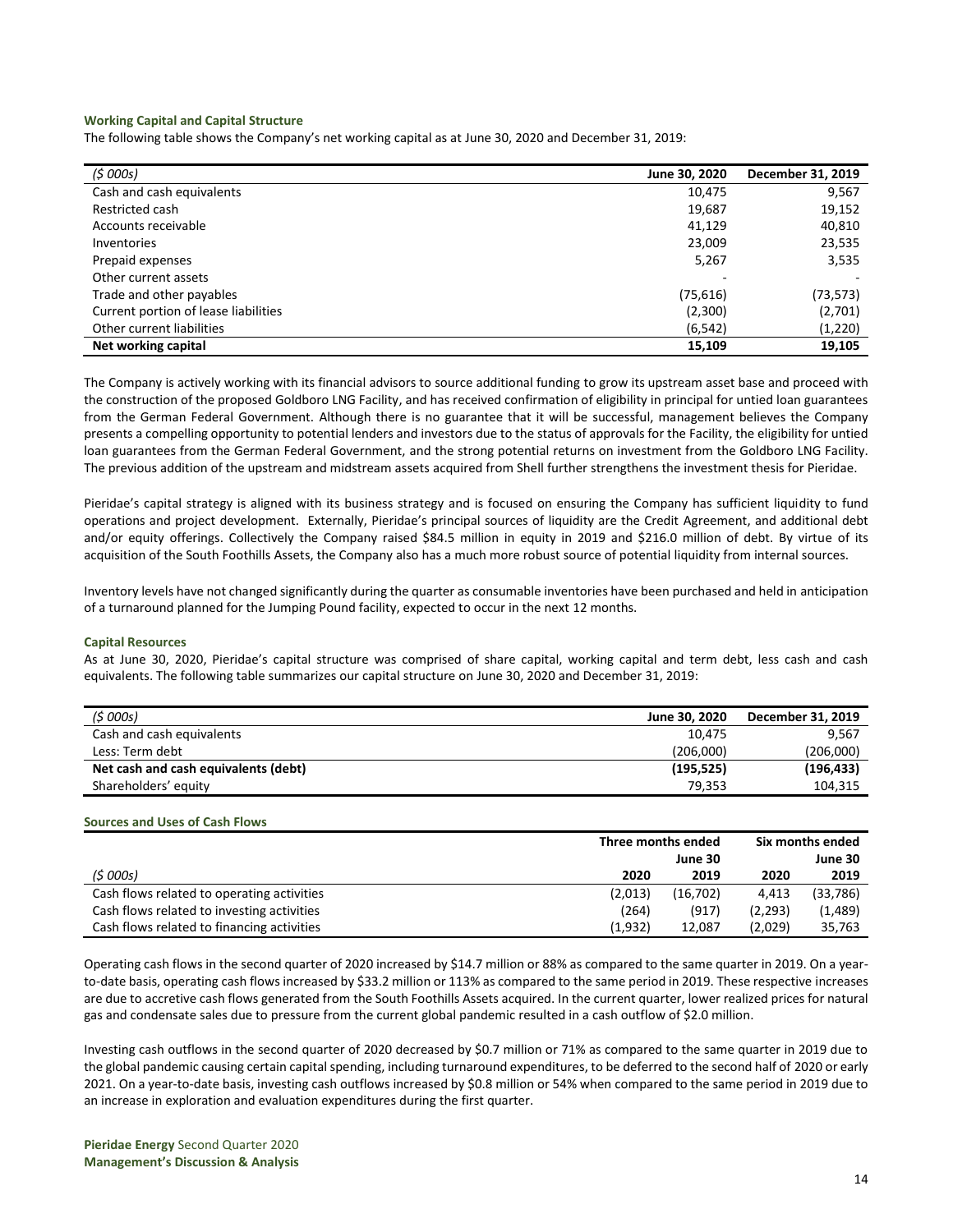Financing cash flows in the second quarter of 2020 decreased by \$14.0 million or 116% as compared to the same quarter in 2019. On a year-to-date basis, financing cash flows decreased by \$37.8 million or 106% as compared to the same period in 2019. Financing cash flows were significantly lower as compared to the same periods in 2019 as there were no new financing transactions during the current periods other than the payment of lease obligations and restricted cash movements. In the three and six months ended June 30, 2019, the Company raised funds through issuances of convertible debt and issuances of share capital in anticipation of the Shell acquisition in the fourth quarter of 2019.

## **Share Capital, Warrants and Stock Options Outstanding**

As at June 30, 2020, the Company had 157,641,871 common shares outstanding (December 31, 2019: 157,561,174). On February 5, 2020, 80,697 common shares were granted to non-employee directors as part of the Company's share-based compensation policy for directors. This policy was discontinued during the second quarter of 2020.

## **Commitments, Provisions and Contingencies**

The Company has entered into several financial obligations during the normal course of business. As at June 30, 2020 these obligations, and the expected timing of their settlement, are detailed below:

| (\$ 000s)           | 2020                     | 2021   | 2022                     | 2023   | <b>Thereafter</b>        | <b>Total</b> |
|---------------------|--------------------------|--------|--------------------------|--------|--------------------------|--------------|
| License fees        | 46                       | 46     | 46                       | 46     | 46                       | 230          |
| Interest on debt    | 15,552                   | 30,900 | 30.900                   | 24.466 | -                        | 101,818      |
| Deferred fee        | $\overline{\phantom{a}}$ | 50,000 | $\overline{\phantom{a}}$ | -      | $\overline{\phantom{a}}$ | 50,000       |
| Firm transportation | 4.835                    | 8.113  | 3.427                    | 1.506  | 1.968                    | 19.849       |
| <b>Total</b>        | 20.433                   | 89.059 | 34,373                   | 26.018 | 2.014                    | 171,897      |

## **Provisions and Contingencies**

In April 2020, the Company entered into an arbitration agreement with a third party to resolve an on-going commercial dispute. The matter is currently being reviewed by an arbitrator and the Company expects a legally binding judgement later in the year. As a result, in the second quarter of 2020, the Company derecognized approximately \$12.0 million of accrued liabilities and recognized an undiscounted provision of \$2.0 million to reflect the Company's best estimate of the most probable outcome. This provision resulted in a reduction in operating expenses of approximately \$10 million. Refer to the Consolidated Financial Statements for the year ended December 31, 2019 for additional information on significant accounting policies for provisions.

The Company represents its interests in the arbitration vigorously. Such legal proceedings involving possible losses are inherently complex, and significant judgement must be applied in estimating probable outcomes. The total required payment in the event that the arbitration outcome is adverse to the Company may materially exceed the current provision and would be recognized in the settlement period. Management considers that disclosure of further details of the arbitration would seriously prejudice the Company's position and accordingly further information on the nature of the obligation and major assumptions used in calculating the provision has not been provided.

The Company is also involved in various claims and litigation arising in the normal course of business. While the outcome of these matters is uncertain and there can be no assurance that such matters will be resolved in the Company's favor, the Company does not currently believe that the outcome of adverse decisions in any of these pending or threatened proceeding related to these and other matters or any amount which it may be required to pay by reason thereof would have a material adverse impact on its financial position or results of operations.

## **Off Balance Sheet Transactions**

We do not have any financial arrangements that are excluded from the Interim Financial Statements as at June 30, 2020 nor are any such arrangements outstanding as of the date at this MD&A.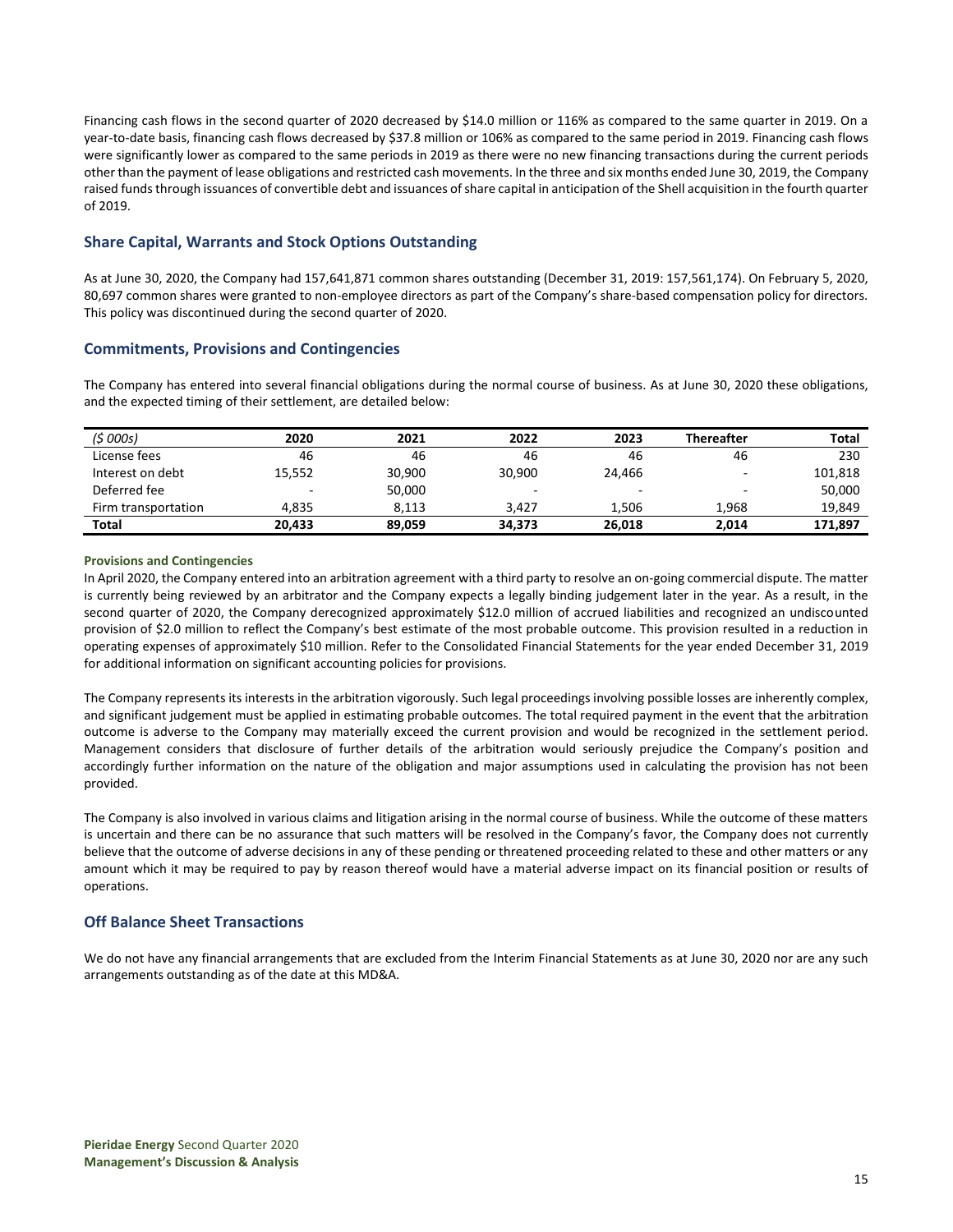## **Risk Factors**

The Company monitors and complies with current government regulations that affect its activities, although operations may be adversely affected by changes in government policy, regulations or taxation. In addition, Pieridae maintains a level of liability, property and business interruption insurance which is believed to be adequate for the Company's size and activities, but is unable to obtain insurance to cover all risks within the business or in amounts to cover all possible claims. Risk to Pieridae's business and operations include, but are not limited to:

- Weakness in the oil and gas industry
- Additional financing requirements
- **Liquidity**
- Access to capital
- Share price volatility
- Impact of future financing on Pieridae's market price
- **Competition**
- Environmental incidents
- Climate change
- Epidemics or pandemics
- Pricing, markets, and the marketing of crude oil and gas
- Exploration, development and production risk
- Availability and cost of material and equipment
- Insurable risks
- Operational dependence
- Risks inherent to gathering and processing facilities and pipelines
- Possible failure to realize the anticipated benefits of acquisitions
- Large capital project risks
- Conflicts of interest
- Permits, licenses and approvals
- Title to property
- **Litigation**
- **Regulatory**
- Carbon pricing
- Liability management
- Royalty regimes
- Hydraulic fracturing
- Variations in foreign exchange and interest rates
- Hedging
- Tax horizon
- Third party credit risk
- Political, geo-political and social risks
- Land claims
- Growth management
- Reliance on key personnel
- Cost of new technologies
- Alternatives to, and changing demand for petroleum products
- International protocols
- Climate change regulations
- Reserves and resource estimates
- Reserve and resource replacement
- Internal controls
- **Dividends**
- Dilution
- Breach of confidentiality
- Information technology and cyber security
- Reputational risk
- Forward looking statement and information may prove inaccurate

**Pieridae Energy** Second Quarter 2020 **Management's Discussion & Analysis**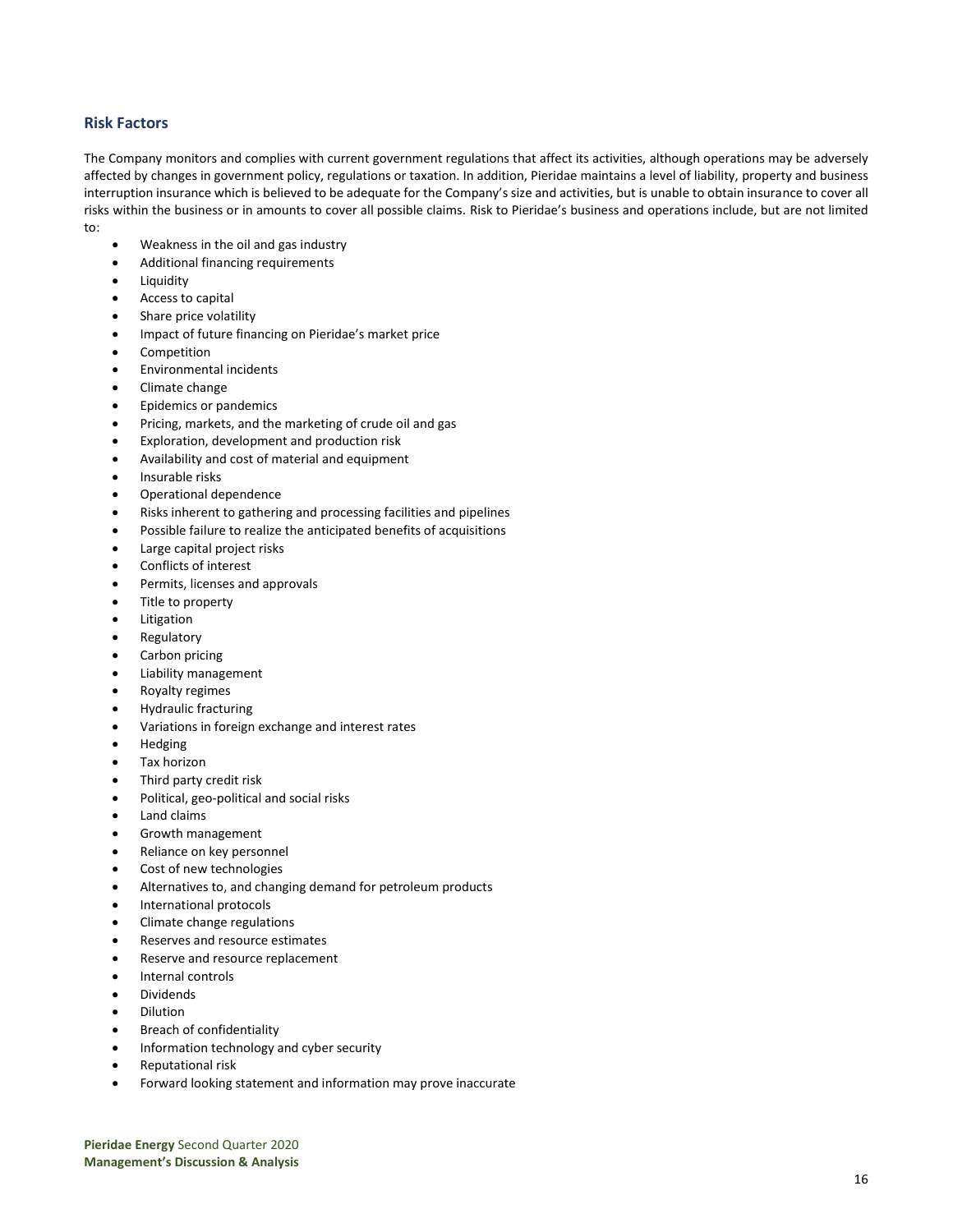Refer to Management Discussion & Analysis and Annual Information Form for the year ended December 31, 2019 for fulsome discussion of these risks. See "Forward Looking Statements".

The current challenging economic climate due to the COVID-19 pandemic and supply concerns stemming from failed negotiations between OPEC countries on production curtailments, may have significant adverse impacts to the Company, including but not limited to:

- Material declines in revenue and cash flows due to reduced commodity prices
- Material decline in future revenues, which may result in potential impairment on non-financial assets
- Increase in the risk of non-performance by our customers, resulting in the risk of higher customer defaults

While Pieridae believes the COVID-19 pandemic to be temporary, the situation is dynamic and the future economic impact of COVID-19 on the results of operations and financial condition cannot be reasonably estimated at this time. Pieridae will continue to monitor the impact of COVID-19 on an ongoing basis and make revisions as determined necessary by management. Such revisions are recognized in the period in which the estimates are revised and may impact future periods as well.

## **Environmental, Social and Governance Commitment**

A growing number of companies are taking ESG issues more seriously than ever because there is recognition that companies that focus on ESG and creating long-term value perform better over time. Much of this is driven by a united demand from employees, investors and customers. These groups have shifted from a passive to more active stance and are forcing companies to step up efforts against climate change and social injustice. Many feel companies must capitalize on strategic, operational and reporting functionalities they already have in place in order to better assess risk and put a value on the impact to assets.

In parallel, ESG practices such as understanding risks, reducing waste, using resources effectively and ensuring compliance will help companies uncover cost efficiencies. Understanding ESG factors that are material to our business and to key stakeholders is a core ESG practice which is key to identifying and integrating ESG into the business and strategy. In this sense, embracing sustainability is twofold: supporting the resilience of the business, while enabling positive social and environmental impacts.

ESG is fundamental to Pieridae's ability to create long term shareholder value. It starts with the tone at the top, creating a business environment where our Board, senior leadership, and employees are empowered and aligned toward the Company's targets. Pieridae recognizes the importance of our relationships with the communities in which we operate and have aligned our ESG goals and framework toward those relationships.

Specifically, our 2020 goals, against which a portion of management compensation is measured, contain specific and measurable ESG targets. The table below reflects a number of areas that Pieridae is focused on as part of its ESG program:

| <b>Key Sustainability Topic/Risk</b>                                                                                                                                                                                                                    | <b>Management Goal, Process, Controls and</b><br><b>Measurement</b>                                                                                                                                                                                                                                                                                                                           | <b>Progress</b>                                                                                                                                                                                                                                                                                                    |
|---------------------------------------------------------------------------------------------------------------------------------------------------------------------------------------------------------------------------------------------------------|-----------------------------------------------------------------------------------------------------------------------------------------------------------------------------------------------------------------------------------------------------------------------------------------------------------------------------------------------------------------------------------------------|--------------------------------------------------------------------------------------------------------------------------------------------------------------------------------------------------------------------------------------------------------------------------------------------------------------------|
| Environmental                                                                                                                                                                                                                                           |                                                                                                                                                                                                                                                                                                                                                                                               |                                                                                                                                                                                                                                                                                                                    |
| Sulfate aerosol (SO2/H2S) emission<br>management<br>Risk of regulatory or environmental incident<br>or air quality performance failure due to high<br>sulfate aerosol releases.                                                                         | Pieridae is committed to ensuring its<br>$\bullet$<br>operations have minimal impact to the air<br>quality near its facilities and operates<br>continuous air monitoring stations at its<br>large gas plants.                                                                                                                                                                                 | <b>Neutral to Positive</b><br>$\bullet$ Pieridae undertakes a<br>comprehensive air monitoring<br>program as per EPEA and other<br>regulatory requirements.                                                                                                                                                         |
| Greenhouse gas emission reduction<br>Methane (CH4) is a primary GHG which is<br>considered "fugitive" or an unintended leak<br>from facilities. CH4 has the highest global<br>warming potential thus impacts to emission<br>reductions are also higher. | Management is committed to establishing<br>$\bullet$<br>a baseline and targeting reduction in the<br>emission of CH4 from its facilities through<br>increased monitoring, process<br>improvements, and equipment upgrades.<br>• In January 2020, Pieridae formalized its<br>corporate Fugitive Emissions Management<br>Plan (FEMP) and Methane Reduction<br>Retrofit Compliance Plan (MRRCP). | <b>Positive</b><br>• Since 2018, a total of 58 pneumatic<br>pumps have been replaced, and<br>the program has produced<br>approximately 18,418 carbon<br>offset credits (tonnes of C02<br>equivalent).<br>• Pieridae will continue this program<br>and we anticipate tripling this<br>reduction over several years. |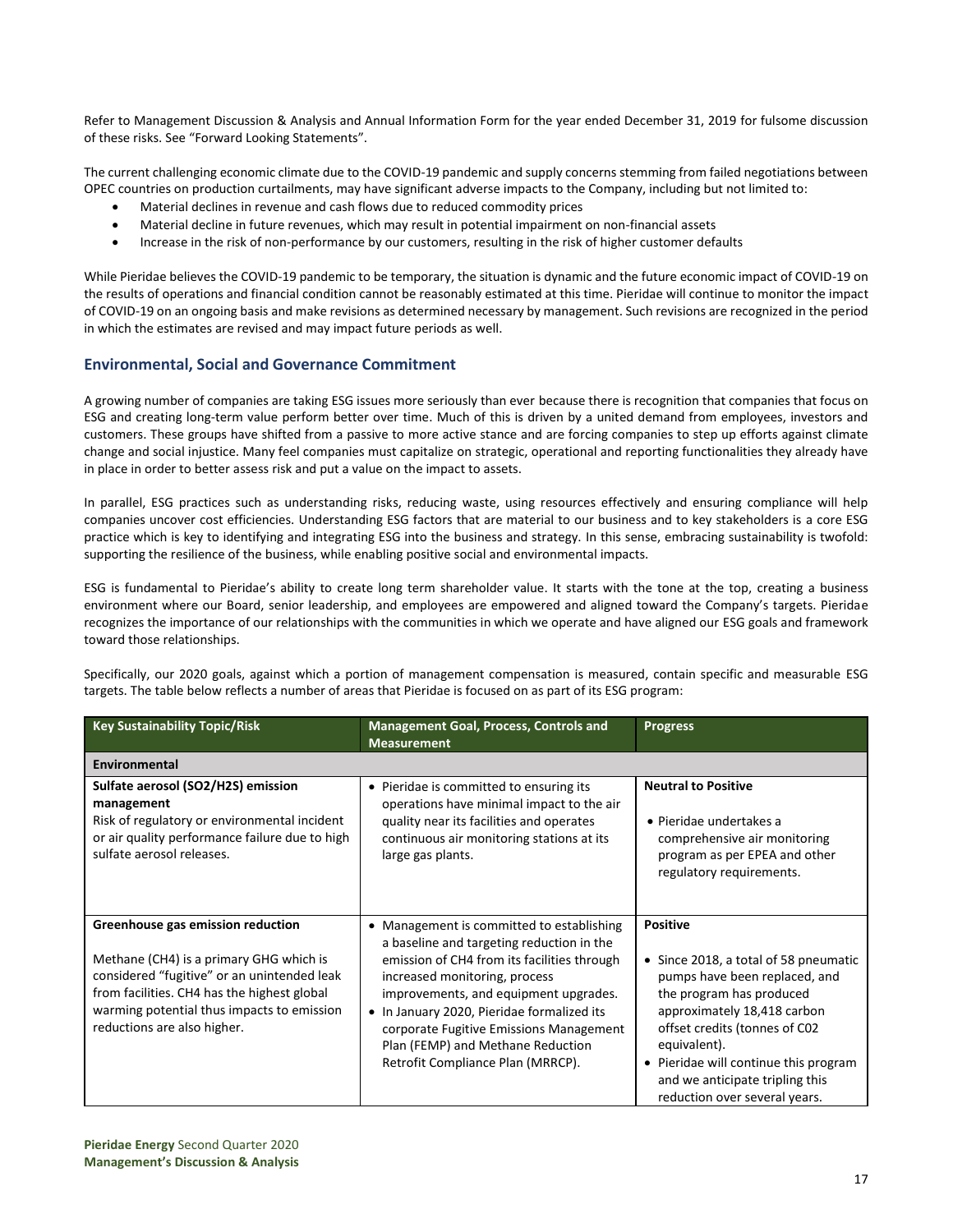| Water usage reduction<br>Fresh water usage has become a central<br>issue for many oil and gas producers in<br>western Canada.                                                                                                                                   | • Reduction in future water use through<br>conventional (non-hydraulic stimulation)<br>drilling in the Foothills.<br>• The production of non-hydraulic fractured<br>gas may allow us to certify our sales under<br>a number of "green-gas" programs which<br>may allow us to obtain a price premium<br>over market prices.<br>• Water usage is relatively high at the<br>Company's three main gas plants, which<br>Pieridae is committed to reducing.<br>Management is committed to establishing                                                                                                           | <b>Neutral to Positive</b><br>• Signed an evergreen contract with<br>Shell to address site-specific<br>ground pollution at the two largest<br>and oldest plants in the current<br>asset portfolio. Shell and Pieridae<br>are committed to ensuring that the<br>site is free of contaminants.<br>Developing a conventional drilling<br>plan which vastly reduces the<br>water required for hydraulic                 |
|-----------------------------------------------------------------------------------------------------------------------------------------------------------------------------------------------------------------------------------------------------------------|------------------------------------------------------------------------------------------------------------------------------------------------------------------------------------------------------------------------------------------------------------------------------------------------------------------------------------------------------------------------------------------------------------------------------------------------------------------------------------------------------------------------------------------------------------------------------------------------------------|---------------------------------------------------------------------------------------------------------------------------------------------------------------------------------------------------------------------------------------------------------------------------------------------------------------------------------------------------------------------------------------------------------------------|
|                                                                                                                                                                                                                                                                 | a baseline and targeting reduction in water<br>use.                                                                                                                                                                                                                                                                                                                                                                                                                                                                                                                                                        | fracturing.                                                                                                                                                                                                                                                                                                                                                                                                         |
| <b>Social</b>                                                                                                                                                                                                                                                   |                                                                                                                                                                                                                                                                                                                                                                                                                                                                                                                                                                                                            |                                                                                                                                                                                                                                                                                                                                                                                                                     |
| <b>First Nations Engagement</b><br>Risk that First Nations don't feel they are<br>benefitting from the Goldboro LNG Project<br>nor Alberta gas reserves development &<br>partnerships.                                                                          | • Pieridae maintains ongoing, direct Treaty 7<br>engagement to discuss potential<br>partnerships.<br>• Coordination with the Mi'kmaq First<br>Nations on long-term Goldboro site<br>management plans.<br>• Developing an Indigenous People<br>Principles document which will be adhered<br>to.                                                                                                                                                                                                                                                                                                             | <b>Neutral to positive</b><br>• Positive, initial partnership<br>discussions with Stoney Nakoda<br>Nation.<br>• Building on the ratified Mi'kmaq<br>Benefits Agreement, developing a<br>positive relationship with Mi'kmaq<br>Grand Chief Terry Paul.                                                                                                                                                               |
| <b>Stakeholder Engagement</b><br>Pieridae is working with landowners'<br>concerns through asset transfer process/post<br>AER decision. We are continuing to<br>strengthen positive and trusting<br>relationships with landowners through<br>ongoing engagement. | • Ongoing, annual development of Pieridae<br>Engagement Plan (matrix & SWOT).<br>• Commitment to following AER asset<br>transfer approval conditions, develop<br>tracking mechanism as part of the<br>consultation record.<br>• Pieridae has a clear legacy policy that<br>highlights how to achieve financial<br>support.<br>• Community liaison officers ("CLO") live &<br>work in local communities, constantly<br>building relationships & Pieridae brand.                                                                                                                                             | <b>Neutral</b><br>• Answered asset transfer SOCs<br>thoroughly.<br>• Direct, timely landowner &<br>stakeholder engagement.<br>• Formal Engagement Plan to be<br>completed in 2020.<br>• Legacy financial policy continues to<br>build community goodwill.<br>• Local CLO community presence has<br>demonstrated value mitigating<br>current & future issues.                                                        |
| <b>Workforce Health and Safety</b><br>Risk of injuries, fatalities and other safety<br>concerns due to inadequate controls,<br>processes and training, including currently<br>heightened risk to workers due to the<br>ongoing pandemic.                        | • Pieridae tracks and reports total<br>recordable injury frequency (TRIF) and<br>lost-time injury frequency (LTIF). Focus is<br>to improve proactive behaviors and<br>reporting to maintain a low injury<br>frequency.<br>• TRIF target for 2020 <1.0 (actual TRIF of<br>0.72 in 2019, 2020 year to date of 0.18).<br>• HS&E targets are tied to bonus structure.<br>• HS&E statistics are communicated<br>company-wide on a monthly basis to<br>preserve a good safety culture and<br>transparency.<br>• Dedicated HS&E team in the field working<br>directly with front-line workers and<br>supervisors. | <b>Positive</b><br>• Integration of safety systems;<br>process framework, and controls is<br>underway.<br>• Integration activity will result in an<br>effective Safety Management &<br>Loss System for employees and<br>contractors.<br>• Continued learning from incidents<br>shared with entire company<br>through safety hub and safety<br>alerts.<br>• Training & competency<br>management will remain a focus. |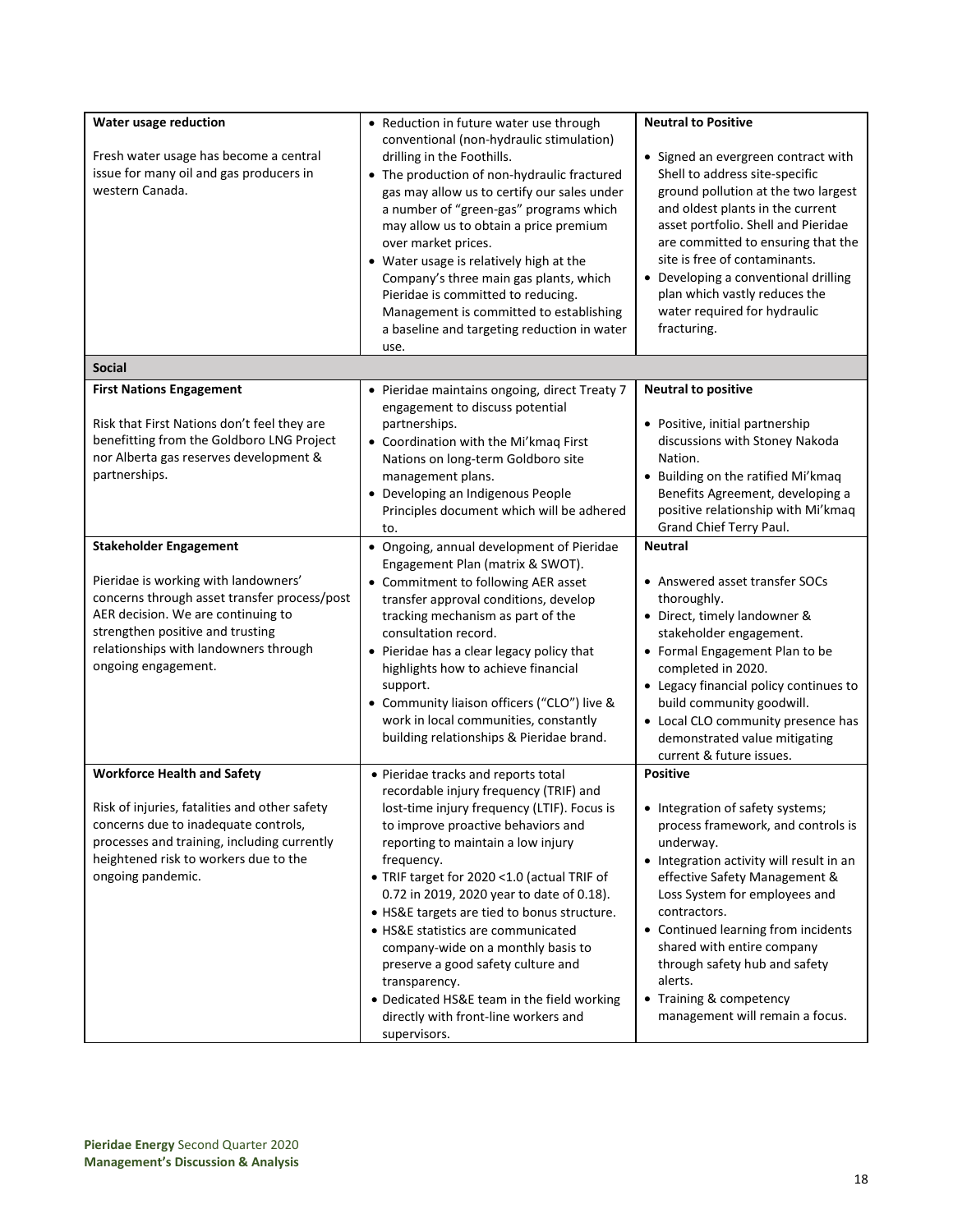| Governance                                                                                                                                                                  |                                                                                                                                                                                                                                                                                                                             |                                                                                                                                                                                                                                                                                                                                                                                                                                                                                             |
|-----------------------------------------------------------------------------------------------------------------------------------------------------------------------------|-----------------------------------------------------------------------------------------------------------------------------------------------------------------------------------------------------------------------------------------------------------------------------------------------------------------------------|---------------------------------------------------------------------------------------------------------------------------------------------------------------------------------------------------------------------------------------------------------------------------------------------------------------------------------------------------------------------------------------------------------------------------------------------------------------------------------------------|
| <b>Board and Executive Diversity</b>                                                                                                                                        | • Pieridae's Board of Directors is committed<br>to increasing the diversity of the Board                                                                                                                                                                                                                                    | <b>Neutral to Positive</b>                                                                                                                                                                                                                                                                                                                                                                                                                                                                  |
| Risk of non-optimal management and Board<br>decision making from lack of diversity of<br>opinions, experiences and perspectives.                                            | and Executives of Pieridae.                                                                                                                                                                                                                                                                                                 | • Nominations to the Board of<br>Directors suggest increasing<br>diversity.<br>• Increased disclosure of diversity in<br>the Company's 2019 Management<br>Information Circular.<br>• Evolving Human Resources and<br>recruitment policies and<br>procedures.<br>• On May 26, 2020, Pieridae elected<br>Ms. Kiren Singh as its newest<br>Board member. Ms. Singh has 30<br>years of experience and previously<br>served as CFO, VP Risk<br>Management and Treasurer in the<br>energy sector. |
| <b>Critical Incident Management</b><br>The release of hydrocarbons or<br>other hazardous substances as a<br>result of accidents could have<br>significant ESG consequences. | • Pieridae has a comprehensive corporate<br>emergency response plan (ERP) with site-<br>specific ERPs and an emergency response<br>assistance program (ERAP) in place.<br>• Participates in the Alberta Government<br>Wildfire Management Plan.<br>• Ongoing emergency training held in the<br>field at each of the assets. | <b>Neutral</b><br>• Practices and procedures are in<br>place to effectively handle<br>emergencies and minimize the risk<br>of negatively impacting the<br>environment, people and<br>communities in which it operates.<br>• An established emergency<br>management program promotes<br>prompt and effective response to<br>emergencies.                                                                                                                                                     |

We recognize that operating our business sustainably requires transparency with our stakeholders about our ESG performance and overall performance. These goals are intended to support this performance, and we commit to updating our stakeholders regularly.

## **Significant Accounting Judgement and Estimates**

The preparation of these Interim Financial Statements in conformity with IFRS requires management to make judgments, estimates and assumptions that affect the application of accounting policies and the reported amounts of assets and liabilities, revenue and expenses, and related disclosures with respect to contingent assets and liabilities. Pieridae bases judgments, estimates and assumptions on current facts, historical experience and various other factors that are reasonable under the circumstances. The economic environment could also impact certain judgements, estimates and discount rates necessary to prepare these Interim Financial Statements, including significant estimates and judgements used in assessing for impairment indicators in the current economic environment. Actual results could differ materially from estimates and assumptions. Pieridae reviews estimates and underlying assumptions on an ongoing basis and make revisions as determined necessary by management. Such revisions are recognized in the period in which the estimates are revised and may impact future periods as well.

Critical accounting judgments and estimates used in preparing the Interim Financial Statements are described in Pieridae's Consolidated Financial Statements and MD&A for the year ending December 31, 2019. Current conditions have increased the complexity in making judgments, estimates and assumptions used to prepare the Interim Financial Statements, particularly related to the following:

## **(i) Impairment of petroleum and natural gas assets**

For the purposes of determining whether impairment of petroleum and natural gas assets has occurred, and the extent of any impairment or its reversal, the key assumptions the Company uses in estimating future cash flows are forecasted petroleum and natural gas prices, expected production volumes and anticipated recoverable quantities of proved and probable reserves. These assumptions are subject to change as new information becomes available. Changes in economic conditions can also affect the rate used to discount future cash flow estimates. Changes in the aforementioned assumptions could affect the carrying amounts of assets. Impairment charges and reversals are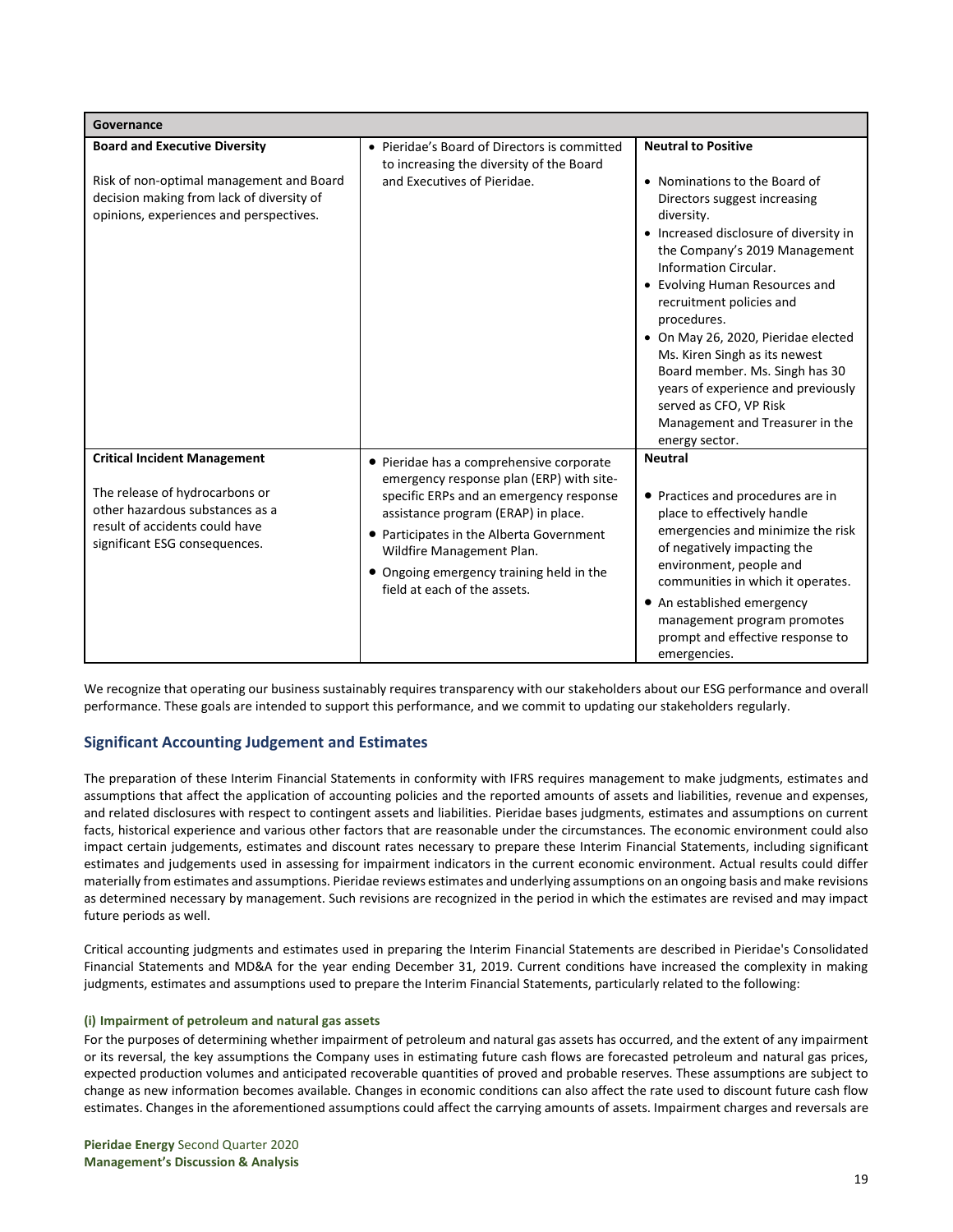recognized in profit or loss. The impact of COVID-19, or the assessment of future prices, have not triggered impairment indicators as at June 30, 2020.

### **(ii) Litigation and Arbitration**

The Company records provisions related to legal matters if it is probable that the Company will not be successful in defending the claim, or an adverse outcome arises from arbitration, and if an amount can be reasonably estimated. Determining the probability of a claim being defended or the outcome of arbitration, by nature, requires the use of significant judgement as it is based on the occurrence of one or more future events. Additionally, the potential claim or final settlement may fall within a range of probable outcomes which makes estimation of the amount and timing of any economic outflows difficult to predict and may be materially different upon settlement of the obligation. Provisions recognized are based on management's best estimate of the timing, scope, and amount of expected future cash outflows to settle the obligation.

## **Critical Accounting Estimates**

There have been no changes in our critical accounting estimates in the three and six months ended June 30, 2020. Additional information regarding our critical accounting policies and estimates can be found in the notes to the Consolidated Financial Statements.

## **Changes in Accounting Policies**

The Interim Financial Statements have been prepared using the same accounting policies as used in the preparation of the Consolidated Financial Statements, except for the adoption of amended standards, and interpretations effective as of January 1, 2020. The Company has not early adopted any other standard, interpretation or amendment that has been issued but not yet effective.

#### **Definition of a Business (Amendments to IFRS 3)**

The amendment to IFRS 3 clarifies that to be considered a business, an integrated set of activities and assets must include, at a minimum, an input and a substantive process that together significantly contribute to the ability to create output. Furthermore, it clarified that a business can exist without including all of the inputs and processes needed to create outputs. This amendment had no impact on the Interim Financial Statements, as the Company did not carry out a business combination during the three and six months ended June 30, 2020.

## **Outlook and Guidance**

We anticipate 2020 NOI in the range of \$70 million to \$90 million, production of 40,000 to 45,000 boe/day, capital expenditures of \$15 million, and investment in Goldboro LNG development expense of \$16 million. We anticipate commodities hedging of 40% to 60% of net production on a boe/day basis, and \$11.50 to \$13.00/boe realized operating costs, not including transportation costs of approximately \$0.90/boe.

### **Non-IFRS Measures**

Management has identified certain industry benchmarks such as net operating income, operating netback and adjusted flow of funds from operations to analyze financial and operating performance. These benchmarks are commonly used in the oil and gas industry; however, they do not have any standardized meanings prescribed by IFRS. Therefore, they may not be comparable with the calculation of similar measures for other entities.

#### **Net Operating Income**

Net operating income equals revenue including realized gains and losses on commodity risk management contracts less royalties, operating expenses and transportation expenses.

|                                          | Three months ended |          | Six months ended |           |
|------------------------------------------|--------------------|----------|------------------|-----------|
|                                          |                    | June 30  |                  | June 30   |
| (5000s)                                  | 2020               | 2019     | 2020             | 2019      |
| Revenues (net of royalties) <sup>1</sup> | 68.662             | 13.387   | 142.719          | 36,368    |
| Operating expenses                       | (45, 422)          | (13,528) | (96, 404)        | (29, 722) |
| Transportation expenses                  | (3,939)            | (1,787)  | (7,775)          | (3, 416)  |
| Net operating income                     | 19.301             | (1,928)  | 38,540           | 3,230     |

<sup>(1)</sup> Excludes unrealized gains or losses from risk management contracts.